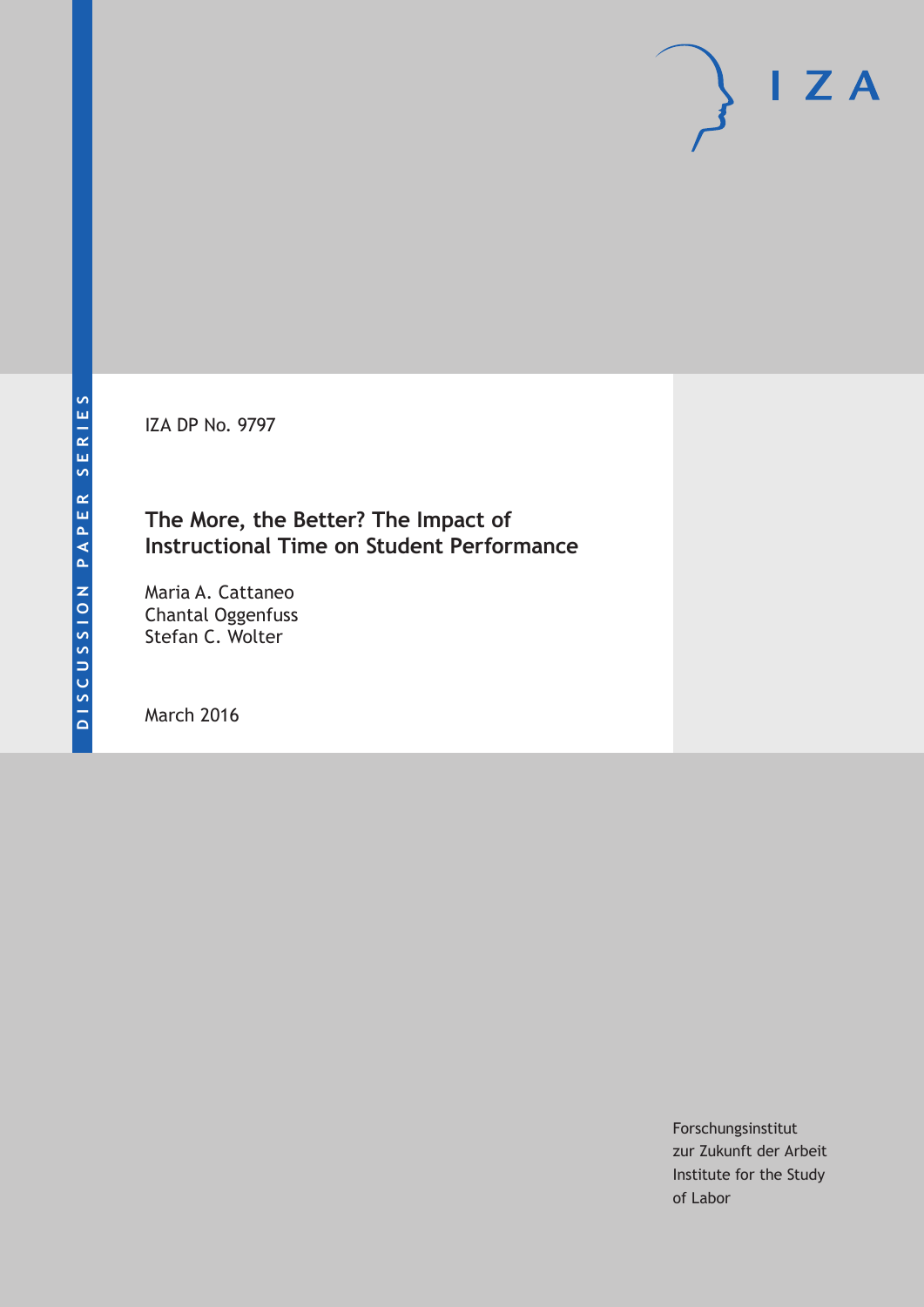# **The More, the Better? The Impact of Instructional Time on Student Performance**

### **Maria A. Cattaneo**

*Swiss Coordination Center for Research in Education* 

# **Chantal Oggenfuss**

*Swiss Coordination Center for Research in Education* 

## **Stefan C. Wolter**

*University of Bern, Swiss Coordination Center for Research in Education, CESifo and IZA*

### Discussion Paper No. 9797 March 2016

IZA

P.O. Box 7240 53072 Bonn **Germany** 

Phone: +49-228-3894-0 Fax: +49-228-3894-180 E-mail: iza@iza.org

Any opinions expressed here are those of the author(s) and not those of IZA. Research published in this series may include views on policy, but the institute itself takes no institutional policy positions. The IZA research network is committed to the IZA Guiding Principles of Research Integrity.

The Institute for the Study of Labor (IZA) in Bonn is a local and virtual international research center and a place of communication between science, politics and business. IZA is an independent nonprofit organization supported by Deutsche Post Foundation. The center is associated with the University of Bonn and offers a stimulating research environment through its international network, workshops and conferences, data service, project support, research visits and doctoral program. IZA engages in (i) original and internationally competitive research in all fields of labor economics, (ii) development of policy concepts, and (iii) dissemination of research results and concepts to the interested public.

IZA Discussion Papers often represent preliminary work and are circulated to encourage discussion. Citation of such a paper should account for its provisional character. A revised version may be available directly from the author.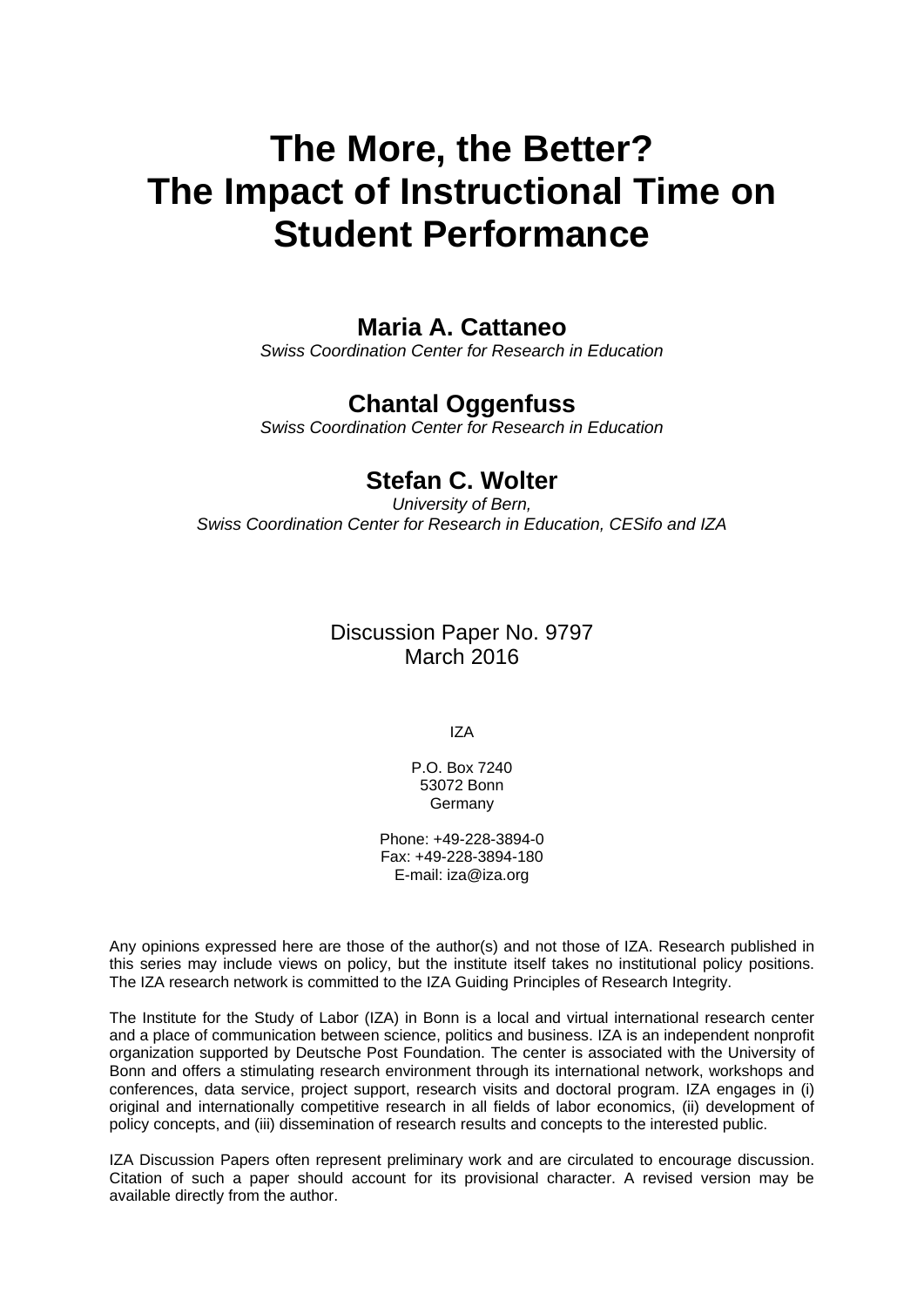IZA Discussion Paper No. 9797 March 2016

# **ABSTRACT**

# **The More, the Better? The Impact of Instructional Time on Student Performance**

Although instruction time is an important and costly resource in education production, there is a remarkable scarcity of research examining the effectiveness of its use. We build on the work of Lavy (2015) using the variance of subject-specific instruction time within Switzerland to determine the causal impact of instruction time on student test scores, as measured by the international PISA test (2009). We extend the analyses in two ways and find that students must differ considerably in the time needed to learn. This difference is supported by our findings that the effectiveness of instructional time varies substantially between different school (ability) tracks and that additional instruction time significantly increases the withinschool variance of subject-specific test scores.

JEL Classification: C21, I21, I25

Keywords: instruction time, PISA, fixed-effect models, tracking

Corresponding author:

Stefan C. Wolter Centre for Research in Economics of Education Department of Economics University of Bern Schanzeneckstrasse 1 P.O. Box 8573 CH-3001 Bern **Switzerland** E-mail: stefan.wolter@vwi.unibe.ch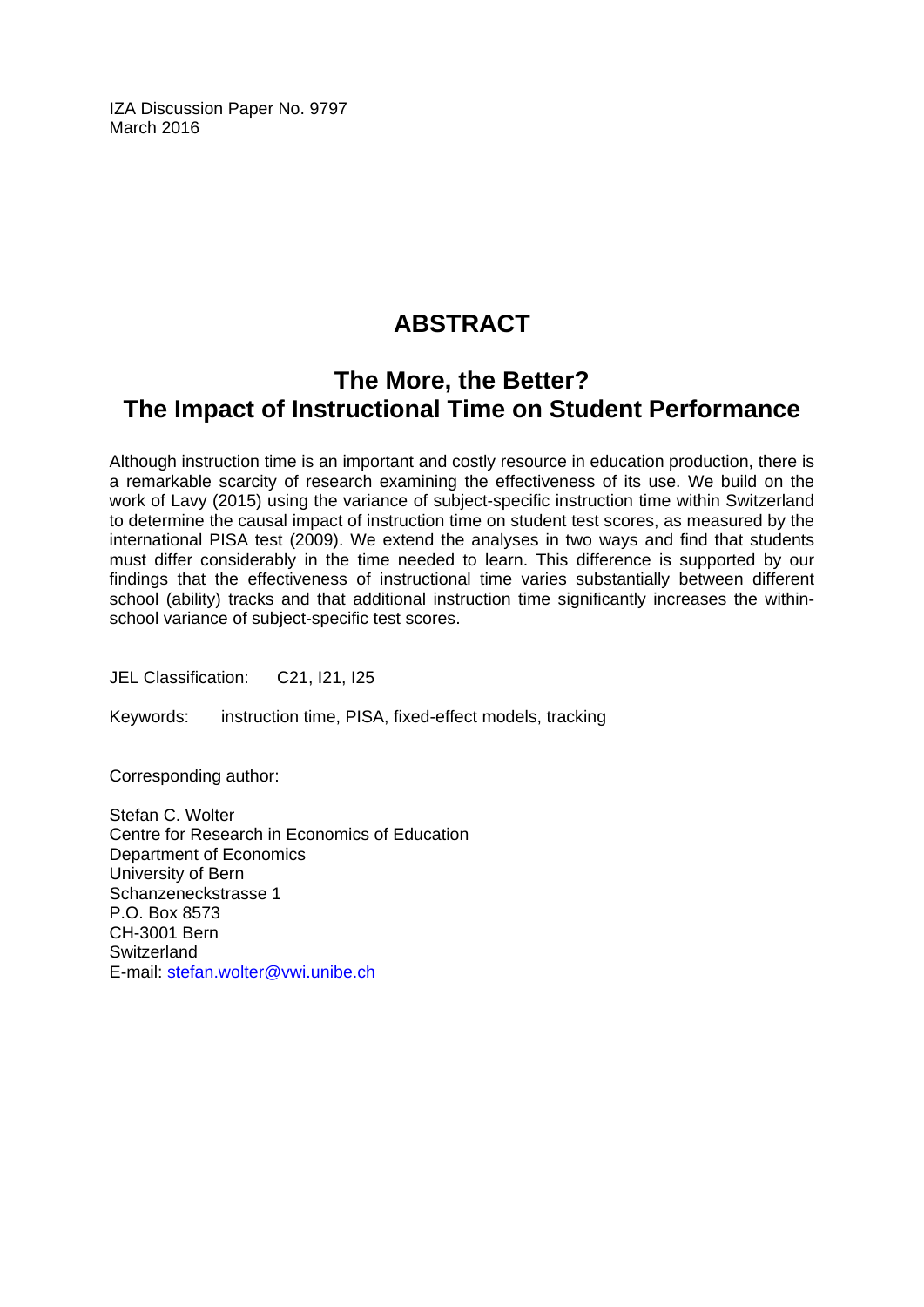#### **1. Introduction**

1

"*Some scientists and educational scholars find the concept of instructional time to be intellectually unexciting, so commonsensical, and of such obvious importance that it only leads to trivial understandings and to findings that have the status of truisms (e.g., students who spend more time studying learn more)…*"

D.C. Berliner, 1990, p.3

Although David Berliner's assessment of the state of research dates back to the beginning of the 1990s, empirical contributions to questions of the use and effectiveness of instructional time have – with several recent exceptions – remained relatively limited (see Hanushek 2015). This is astonishing, given that instructional time is not only an important but, most importantly, a scarce resource in education production. The time that students can spend on education is limited by the hours in a day, the days in a week and the weeks in a school year. Additionally, every hour of instruction comes at a high cost, and as educational budgets are limited, the money spent on instruction detracts from other potential inputs in education production.

In addition to the importance of instructional time, both in terms of real and monetary input in the educational process, the lack of research is surprising for at least one additional reason. Total instruction time and the allocation of time to specific subjects vary greatly between countries,<sup>1</sup> but even a very superficial glance at the correlations between average instruction time and student test scores is sufficient to raise doubt that there is a simple relationship (Scheerens 2014) between the two. It may well be that educational authorities, believing that students that have more instruction time also learn more, have made intentional decisions when allocating more or less instruction time. However, the empirical question of whether additional instruction time is really used effectively or not remains an open one.

In this paper, we analyze both the effectiveness and the heterogeneity of the effectiveness of the use of instructional time, contributing to the existing literature in five ways. First, we will provide causal evidence of the average effect of instructional time, replicating the methodology applied by Lavy (2015) for Switzerland. Contrary to Lavy, who uses international data to estimate the impact of instruction time on test scores, we take advantage of the fact that due to the cantonal responsibilities for educational matters in Switzerland, instruction time shows considerable variance within that country. In contrast to international comparisons and their limitations (see e.g., Hanushek & Woessman, 2011

<sup>1</sup> According to the latest OECD statistics (2015), the average hours per school year in lower secondary education range from 754 (Sweden) to 1167 hours (Mexico) with an OECD average of 916 hours.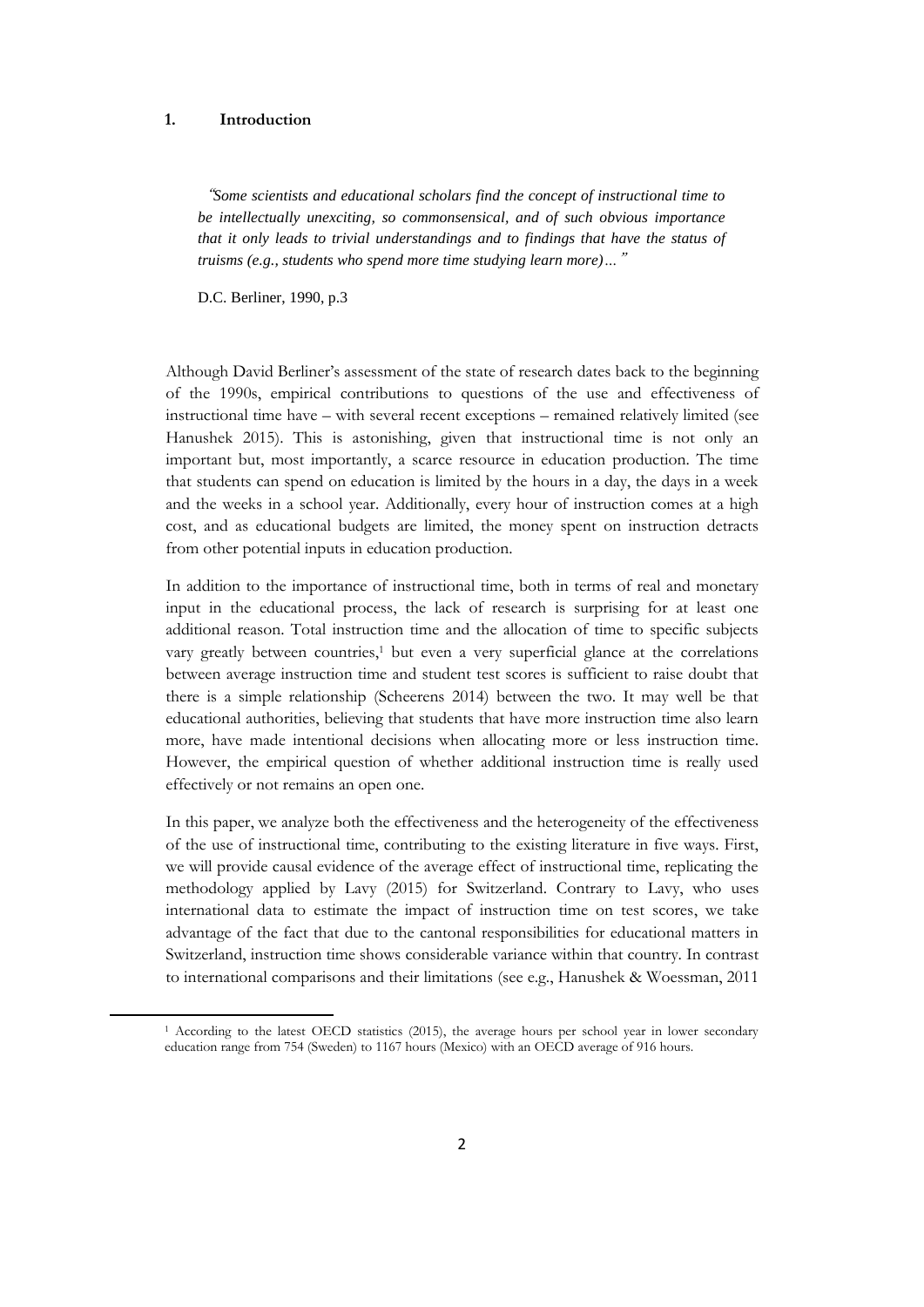or Goldstein, 2004), this approach offers an advantage in that we can compare the impact of different uses of instruction time in a setting in which educational goals and curricula are very similar and therefore not a source of potential biases. Second, we control for potential misreporting by students by also using the official instruction times prescribed by educational authorities. Third, we refine the analyses by controlling for extra time spent on specific subjects either during school or after school (enrichment, remedial courses or paid private tutoring). Fourth, we do separate analyses for each school track; and fifth, we analyze the impact of additional instruction time on the within-school variance of student test scores.

In this paper, we analyze the effects of variations in subject-specific instruction time on student test scores, mainly originating from variations in the number of lessons taught per week. This is, however, not the only source of variation in instruction time. Instruction time can also vary considerably due to differences in the duration of lessons, the number of school weeks or even the number of school years. These latter sources of variation in instruction time may have very different impacts on student learning (see, for an overview of the literature, OECD 2016). Due to data limitations, we are only able to analyze the impact of cumulative instruction time (weekly or yearly) on student test scores and not the impact of differences in the organization of school days and weeks.

Our analyses show that one additional hour of instruction per week increases the PISA score by between 0.05 and 0.06 standard deviations. However, the returns of one additional hour vary greatly by school track. For students attending schools with advanced requirements, one extra hour of instruction increases the PISA score by between 0.07 and 0.08, while the increase in PISA score is only approximately 0.04 for students in tracks with basic requirements. These differences can be the consequence of many factors, such as different school environments, different teachers' attitudes, or different behavioural aspects, such as school discipline. However, the differences in effectiveness of instructional time can also be the consequence of differences in pupil aptitude (time needed to learn). If this is the case, then pupils with different abilities benefit to different extents from additional instruction time. Our results point in this direction, as we can show that additional instruction time also increases the within-school and subject variance of test scores.

This paper is organized as follows: the next Section provides a brief overview of the Swiss education system and of the 2009 PISA survey in Switzerland. Section 3 reviews the existing literature. Section 4 describes the data used in more detail, and section 5 describes the methods applied. Section 6 presents our empirical findings, and section 7 presents the paper's conclusions.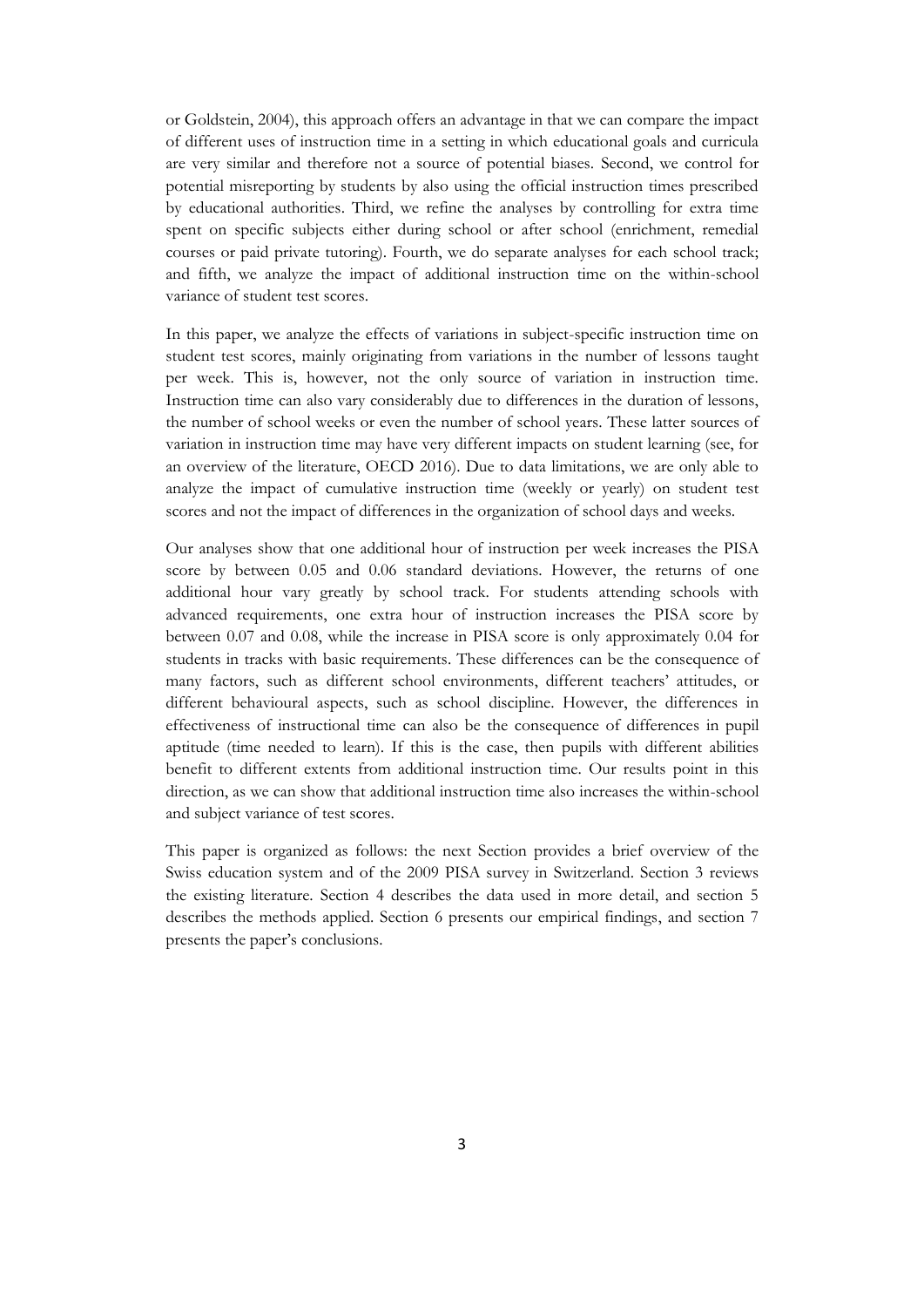#### **2. The Swiss Education System and PISA 2009**

Switzerland provides an excellent laboratory for the study of educational policies for at least two reasons. First, the fact that the Swiss education system comprises different cantons<sup>2</sup> with independent educational policies leads to considerable variation in many relevant parameters of the education production function, including subject-specific instruction time. Second, despite having a high degree of freedom in making educational policy, the individual cantonal systems are under pressure to produce similar outcomes at the end of compulsory schooling (see SCCRE, 2014). This is due to the small geographical size of the country and the design of the post-compulsory education system. The two main reasons for this are that first, all baccalaureate schools in Switzerland lead to nation-wide, free access to all universities, and second, that most firms that offer apprenticeship training<sup>3</sup> operate nation-wide or regionally across cantonal borders. In other words, considerable variation in the design and operation of the education system, paired with high pressure to achieve comparable outcomes, make Switzerland the perfect environment to study the impact and effectiveness of school resources.

In order to analyze how hours of instruction affect pupils' performance, we use data from the fourth (2009) PISA test, conducted by the Organization for Economic Cooperation and Development (OECD). PISA is a standardized test administered to 15 year-old students who are enrolled in grades seven and above and who reside in OECD member countries and other participating countries. Students are assessed in three domains: reading, math and science. The sample is drawn using a two-stage stratification design. First, schools within the country are randomly selected. Second, a random sample of students is selected from within each school. In addition to the test results, PISA includes a student questionnaire with family and socio-economic background information and a school questionnaire with information on school type and school demographics.

In Switzerland, an additional representative sample of students in grade 9, the last year of compulsory education, was collected in 2009. This approach was employed in only 12 out of 26 cantons. We use this so-called national sample of 12 cantons in our analysis; first, because a comparison of students attending the same grade is more adequate for our purposes, and second, because the over-sampling in the national sample increases the number of observations considerably. For this national sample of 12 cantons, 13,605 students were interviewed and tested in 2009, and the average scores in reading, math and science were 502 points, 536 points and 517 points *(Konsortium PISA.ch, 2011)* with standard deviations of 88, 95 and 93 points.

**.** 

<sup>2</sup> The Swiss cantons are comparable with US states, German Länder or the Canadian provinces in terms of their degree of autonomy in educational policy.

<sup>&</sup>lt;sup>3</sup> Two thirds of the school leaving cohort do apprenticeship training.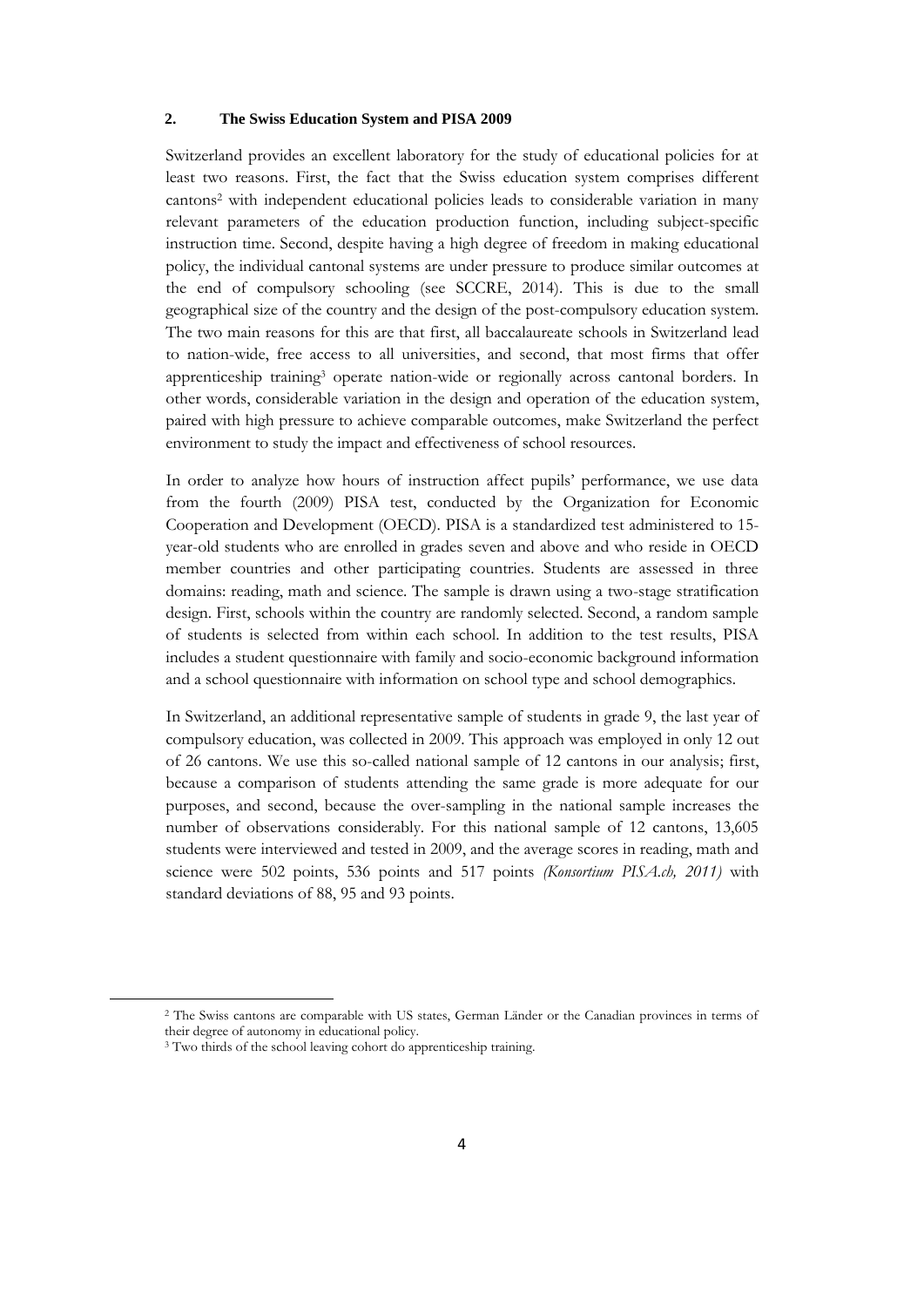#### **3. Short Literature Review**

Lavy (2015), the OECD (2016) and Rivkin and Schiman (2015) provide recent overviews of the literature. Therefore, we only highlight a selective number of studies that have a more or less direct link to our paper.

Lavy (2015) examined international gaps in student achievement, estimating the effects of instructional time using PISA 2006 data. The study exploited within-student and withinschool variation by subject (reading, mathematics and science), estimating student fixed effects. He found that instructional time has a positive and significant effect on test scores. By comparing countries, he found evidence that the effect is much lower in developing countries and that the productivity of instructional time is higher in countries with such school characteristics as accountability measures and autonomy in budgetary decisions. Lavy estimated different samples, distinguishing by school tracking policies as well. The reported effects are significantly lower for schools without any tracking than for schools that practice some type of tracking. Overall, these results are in line with Lavy (2012), which estimated the effect of increasing the length of the school week and also subject-specific instructional time per week in Israel.

Building on the method used by Lavy (2015), Rivkin and Schiman (2015) ran similar regressions using the PISA 2009 data and adding controls for school quality. They determine that school circumstances are important determinants of the benefits of additional instruction time.

Results from a study based on the international student-level database TIMSS, using a cross-country setting and controlling for standard characteristics and for institutional characteristics of different schooling systems, show that instructional time is positively related to student performance as well (Woessmann, 2003). Mandel and Suessmuth (2011) estimated state-fixed effects within Germany for cumulative instructional time and found positive effects on student performance.

However, there are also studies finding no significant relationship between instructional time and school outcomes. Woessmann (2010) used cross-state variation in Germany to eliminate unobserved country-specific factors but did not find an effect on student test scores significantly different from zero. In addition, some studies looking at the length of school years and their impact on later earnings (Grogger 1996 or Pischke 2007) did not find statistically significant results. A study analysing the duration of the academic baccalaureate in Switzerland (Skirbekk 2006) estimated the impact of the canton-based variation of these programs on the TIMSS 2006 scores and did not find an effect of time spent in school on student achievement after controlling for school and student characteristics.

Several studies focusing on tracking and ability grouping provide evidence that gains in achievement among students differ from track to track (for an overview see Betts, 2011,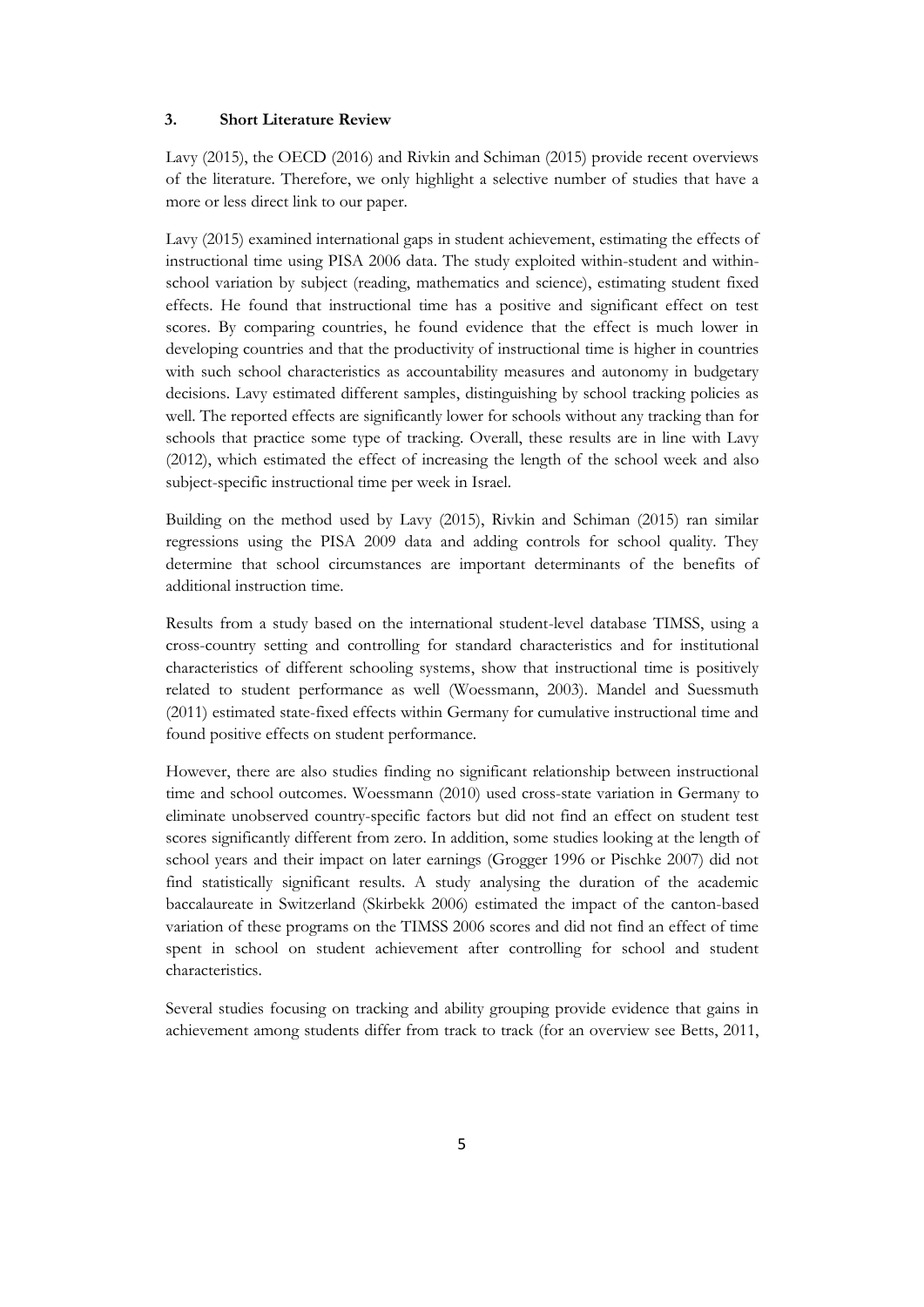Robertson & Symons, 2003). This relationship certainly does not constitute causality but still suggests that the effect of instructional time varies between tracks. Nonetheless, most of the research on tracking concentrates on inequality (Betts, 2011, Hanushek & Woessmann, 2006). The relation between instructional time and ability groups is less thoroughly examined. A study from Allensworth and Nomi (2009) estimated the efficacy of an algebra program in Chicago Public Schools providing a doubling of lessons to students in the  $9<sup>th</sup>$  grade whose test scores in the  $8<sup>th</sup>$  grade were below the national median. The authors provide evidence that the lowest-skilled students benefit less from additional lessons than do higher-skilled students. Because the students not only received more instruction but also more difficult coursework and improved instruction (as teachers had been taught how to use the extra time), these estimates jointly measure time and instruction quality characteristics.

For Switzerland, there is only a study from Angelone and Moser (2009) on instructional time and tracks. The authors estimated the effect of instructional time on performance for Swiss pupils with PISA 2006 data using an OLS regression. These researchers observed different effects among school tracks with different ability levels. Their results suggest that students in a high-level track benefit more from additional instruction time than students in a lower-level track, although methodological difficulties might cause biases.

#### **4. Data**

Apart from information on test performance, the PISA data set provides information on hours of instruction. Specifically, students were asked, "How many minutes, on average, are there in a <class period> for the following subjects?" and "How many <class periods> per week do you typically have for the following subjects?" We combined both questions with information on the number of school weeks per year per canton to create a variable for the number of instruction hours per year and the number of hours of instruction weekly. In order to make our results comparable to Lavy (2015), we do not use individually reported times for the estimations but the school average of individual answers. While school averages are less prone to misreporting, there might still be measurement error due to self-reporting and students' recall bias.

We try to overcome this using an additional source of information for mandatory hours of instruction, coming from official administrative data provided by the Swiss Conference of Cantonal Ministers of Education (EDK). This data source contains the number of lessons and minutes per lesson per subject by canton and type of school. These data should avoid some of the individual misreporting from the PISA data. However, there are still other potential issues to consider when using these data. First, we cannot be sure that each school and teacher actually follows the cantonal guidelines; and second, some schools might choose to offer extra instruction or optional lessons for some subjects. We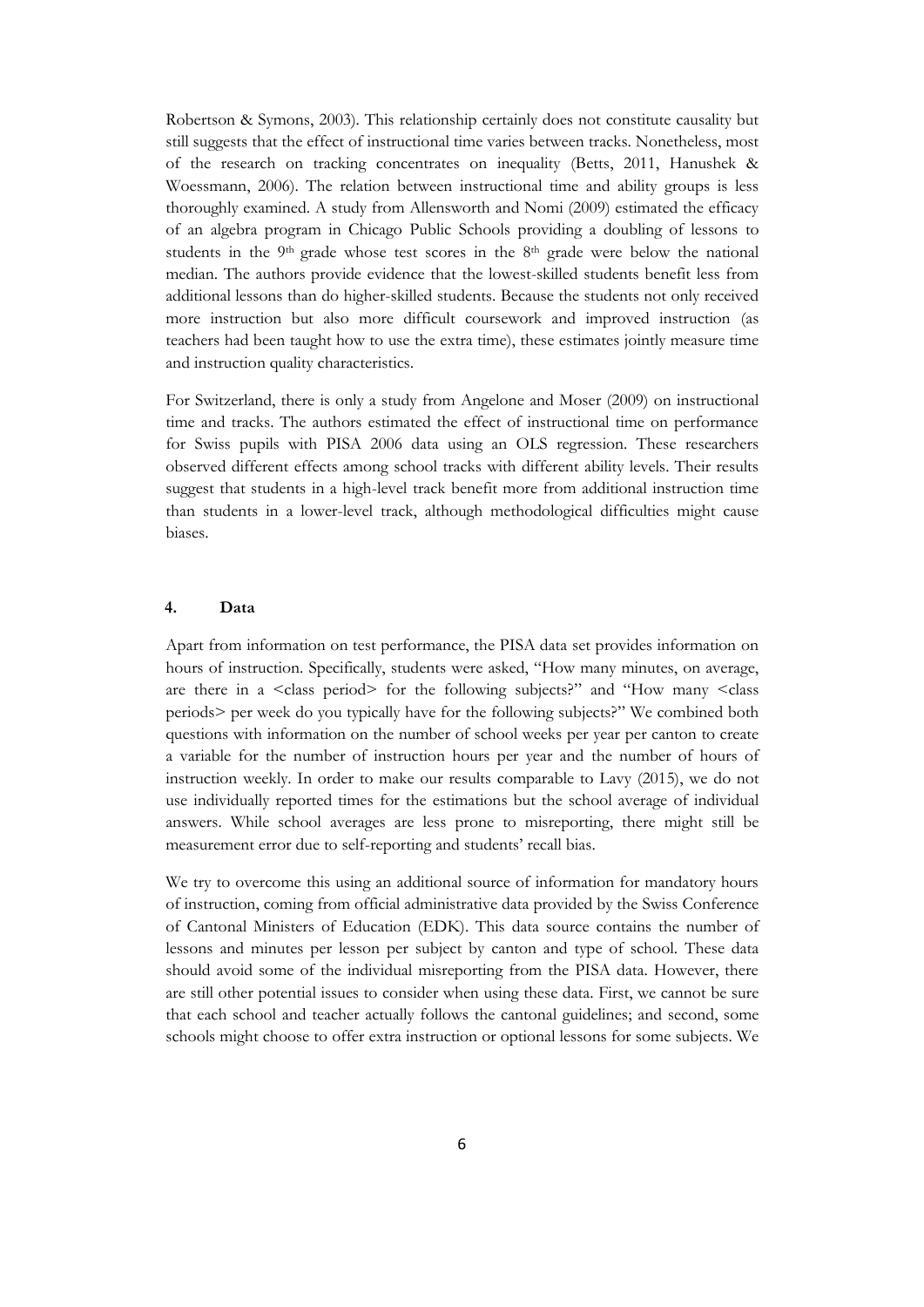believe that the true measure of hours of instruction is probably somewhere in between official and reported hours. This is the reason why we will use both measures in our analysis and compare the results with both.

Our initial sample consists of 13,605 9th graders. After deleting observations with missing values for hours of instruction, we have a final analytical sample of 11,433 students with an average reading score of 511 points, an average math score of 545 points and an average science score of 528. The average score in all subjects for our sample is slightly, although not statistically significantly, higher than for the whole sample.

The average hours of instruction are very similar in both data sets. However, the information differs significantly between PISA self-reported instruction time and the official cantonal guidelines for reading and science (See Table 1). A possible reason for the difference in science is that because the number of optional subjects offered by schools is larger in that area, pupils take more lessons than the minimum suggested by the EDK. In the case of reading, pupils' and authorities' definitions of reading lessons and what they entail might vary, leading pupils to think they have fewer hours than they actually have.

#### *Insert Table 1 here*

Most pupils in grade 9 have already been split into different school tracks. These tracks vary from canton to canton or even within a canton. In the majority of cantons, pupils are sorted into different school tracks after the 6<sup>th</sup> grade, according to their intellectual abilities. There can be between two and four different tracks, but mostly three tracks are used: a track with advanced requirements, which teaches the more intellectually demanding courses; a track with intermediate requirements; and finally, one track offering basic-level courses. All tracks teach general skills, but at different levels of academic requirements. In some cantons, there is no formal splitting into tracks, but pupils might still be sorted into different ability groups depending on the subject, especially for reading and math.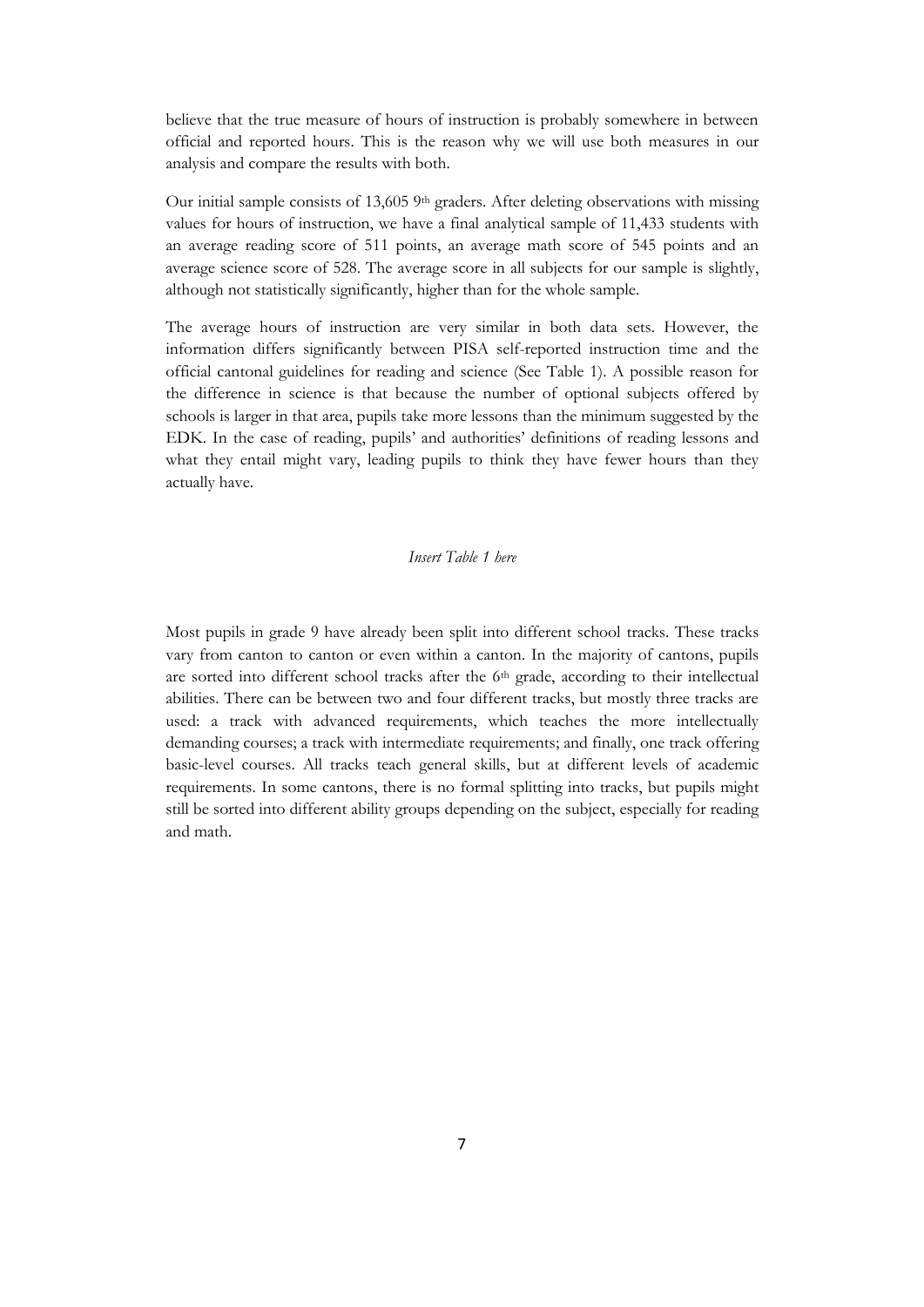#### **5. Empirical Strategy**

We will estimate the following model to calculate the effect of instructional time on PISA scores:

(1) 
$$
y_{ijk} = \beta_j I_{jk} + \alpha Z_i + \gamma X_{ij} + \psi S_k + a_i + \lambda_j + \sigma_k + \mu_{jk}
$$

where  $y_{ijk}$  is the score of pupil i in subject j in school k,  $I_{ik}$  is instructional time for subject j in school k, X is a vector of individual characteristics that vary by subject, Z is a vector of individual characteristics that are the same over all subjects and do not vary across schools, and S is a vector of school characteristics.  $\alpha_i$ ,  $\sigma_k$  and  $\lambda_j$  represent unobservable characteristics of the individual, the school and the subject, respectively.  $\mu_{ijk}$  is the unobserved error term.

One of the greatest difficulties when estimating the effect of hours of instruction on test scores is the possibility that unobservable individual and school characteristics might be correlated with the number of school lessons. Following Lavy (2015), we take advantage of the PISA data structure and estimate within-pupil effects of instructional time on test scores. This method accounts for potential confounding factors such as students' ability and school quality.

In order to identify the effect of hours of instruction on score, we need to assume that the effect of one hour of instruction is the same for all subjects.<sup>4</sup> In order to test if this assumption holds, we follow Metzler and Woessmann (2012) and model the unobserved pupil effects as

$$
(2) \hspace{1cm} a_i = \delta_{\text{read}} I_{\text{readk}} + \delta_{\text{match}} I_{\text{matchk}} + \delta_{\text{science}} I_{\text{sciencek}} + \nu X_{\text{read}} + \nu X_{\text{imath}} + \nu X_{\text{isience}} + \tau Z_i + \varphi S_k + \omega_i
$$

The δ parameters are allowed to differ across subjects, but we assume that the coefficients of the X characteristics are the same across subjects. Substituting equation 2 into equation 1 and rearranging the terms, we obtain

*(3)*

1

$$
y_{ijk} = (\beta_j + \delta_j) I_{jk} + \sum_{i \neq j} \delta_i I_{ik} + (\tau + \varkappa) Z_i + (\lambda + \varkappa) X_{ij} + \sum_{i \neq j} \nu X_{ik} + (\psi + \varphi) S_k + a_i + \lambda_j + \sigma_k + \omega_i + \mu_{ijk}
$$

<sup>4</sup> Lavy (2012, 2015) also suggests that this assumption holds.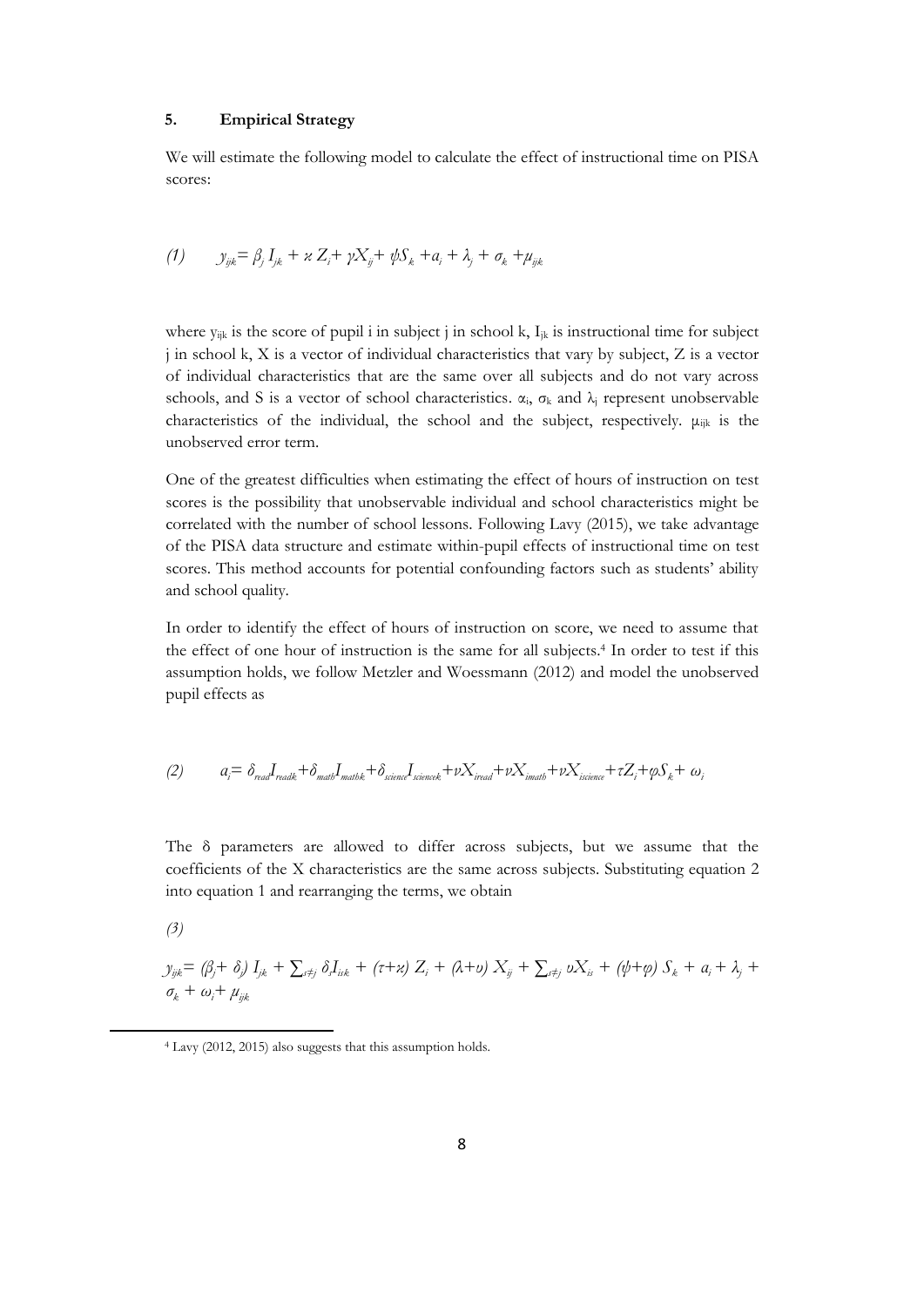This allows us to test whether  $\delta_{\text{read}} = \delta_{\text{match}} = \delta_{\text{science}}$  and whether  $\beta_i = \beta_s$  for all s≠j, i.e., whether the relationship between hours of instruction and the individual unobservable term is the same for all subjects, and whether the effect of one hour of instruction on PISA scores is the same for all subjects. After estimating model (3), as suggested in Chamberlain (1982), we cannot reject the hypothesis that the coefficients are the same (see Table A1 in the appendix). Therefore, we estimate the following restricted fixed effects model:

(4) 
$$
y_{ijk} = \beta \ddot{I}_{ik} + \gamma \ddot{X}_{ij} + \lambda_j + \ddot{u}_{ijk}
$$

where  $\ddot{y}_{ijk} = y_{ijk}$  -  $\sum_j y_{ijk}$  /3 and similarly for  $\ddot{I}_{jk}$ ,  $\ddot{X}_{ij}$  and  $\ddot{u}_{ijk}$ 

#### **6. Results**

1

In this chapter, we present our empirical results that examine the average impact of instruction time on student performance (6.1), the impact of instruction time per school track (6.2) and the impact of instruction time on the within-school variance of student performance (6.3), providing some robustness checks at the end.

#### *6.1 Impact of instruction time on student performance*

The results of our replication of the Lavy (2015) results are presented in Table 2. We standardize the PISA score using the national mean of 518 and standard deviation of 92. 5 Lavy (2015, p. F408) reports a student fixed-effect result of 0.058 standard deviations for an additional hour of instructional time. Our empirical results show exactly the same coefficient for Switzerland as in Lavy when using the self-reported data on school hours but a significantly smaller coefficient when the official cantonal data are used: 0.046 standard deviations instead of 0.058. 6,7

If we make a back-of-the envelope calculation comparing the effect of an average hour of instruction with the effect of an additional hour of instruction, we find that an additional hour has only between a third and two fifths of the effect of an average hour on PISA scores. According to the OECD, an average student should progress by 42 PISA points

<sup>5</sup> Lavy uses the international mean of 500 and standard deviation of 100.

<sup>6</sup> We also controlled for the fact that learning can be a cumulative process (See Mandel and Suessmuth, 2011) by estimating the regression using official data on cumulated hours of instruction between grades 7th and 9th. The coefficient of hours of instruction is still positive and significant, even though smaller at about 0.01.

<sup>7</sup> We also include controls for attending enrich, remedial or extra private lessons.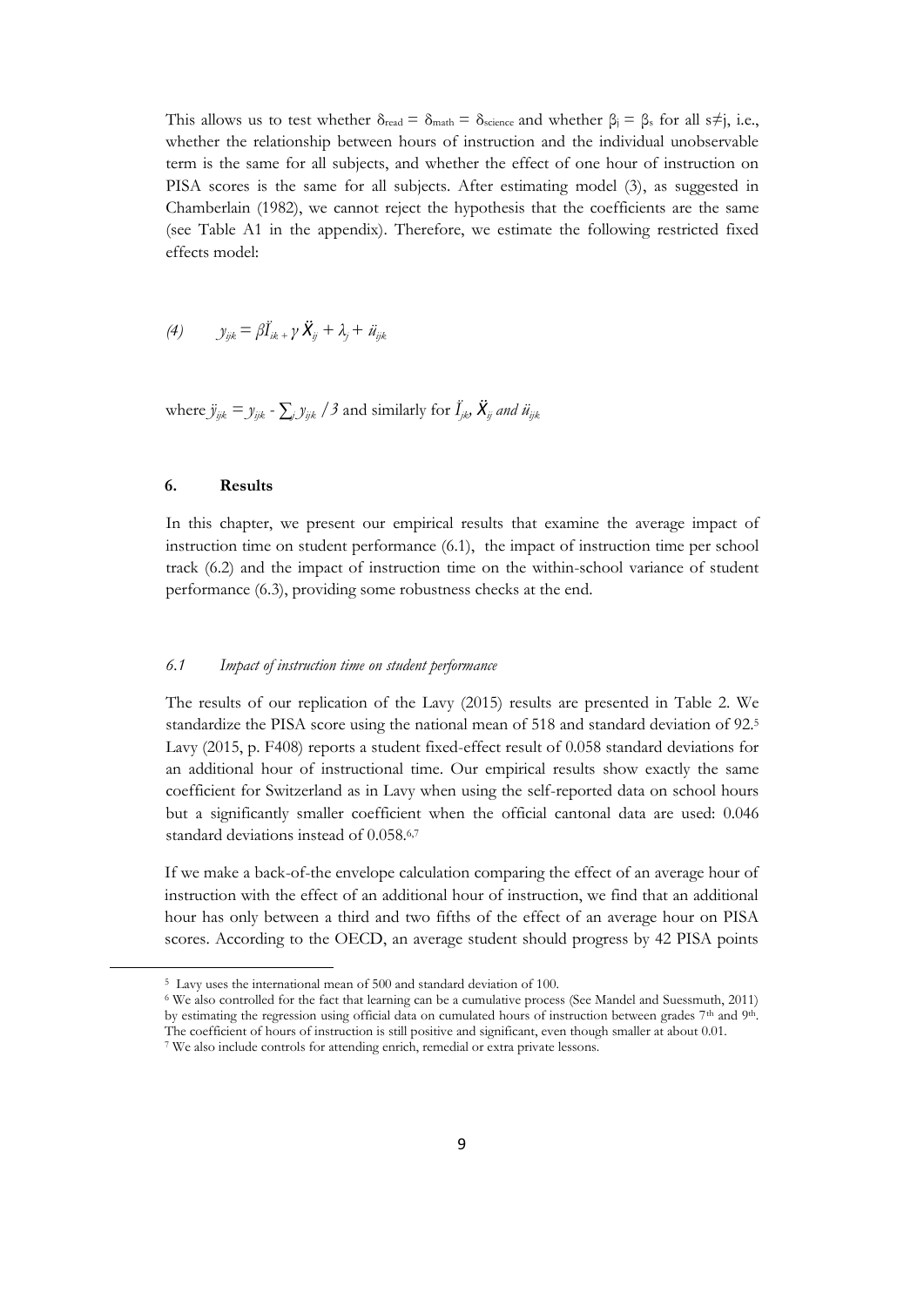per year of schooling. On average (all subjects), a Swiss student had 3.4 hours of subject specific weekly schooling. Therefore, if an average Swiss student would also progress by 42 PISA points per year, an average weekly hour of instruction would generate a gain of 12.35 PISA points. Our FE results indicate, however, only a gain of between 4.2 and 5.3 PISA points for an additional hour of instruction.

#### *Insert Table 2 here*

#### *6.2 Impact of instruction time on student performance per track*

Switzerland is one of the countries where tracking takes place rather early. Although it is now taking place after the 6th grade, in earlier decades, certain cantons already tracked students after the  $4<sup>th</sup>$  grade. This feature of the Swiss system allows us to compare the efficiency of one extra hour of instruction for pupils with different academic abilities and school environments.

Even if one hour of instruction has the same productivity for all subjects, it may be that different students profit differently from extra instructional time, as suggested by the descriptive statistics in Table 1. In order to control whether students with different academic skill levels have different returns on instructional time, we divided the sample into students in upper-level school types, students in intermediate-level school types and students in basic-level school types.

Results in Table 2 show that one additional hour of instruction has, in fact, a significantly higher effect for pupils in more demanding types of school.<sup>8</sup> This result holds independently of the data source for instruction time. We can think of two possible explanations for this: First, pupils in lower-level tracks might indeed have lower learning capabilities. Second, the inputs in the different tracks might be different. This difference may be the case if, for example, teachers are less qualified or the discipline is worse in the lower tracks. This finding would be in line with results from Rivkin and Schiman (2015), which show that returns to additional time depend on the quality of learning environment and on the quality of teachers and schools.<sup>9</sup>

The PISA data set provides some information in the form of indexes for teacher/student relations, discipline climate, student-related factors affecting school climate and teacherrelated factors affecting school climate (for a detailed description of the indexes, see

1

<sup>8</sup> Lavy (2015, p. F410) presents the estimated effects of hours of instructional time by tracking status, comparing systems that have no tracking at all with systems that track by class or within class. This is not exactly the same as in our analyses, where we compare the effects between track levels.

<sup>9</sup> There are several studies that show direct relation between classroom climate and student achievement, see Benner, Graham and Mistry (2008) as well as Arens, Morin and Watermann (2015).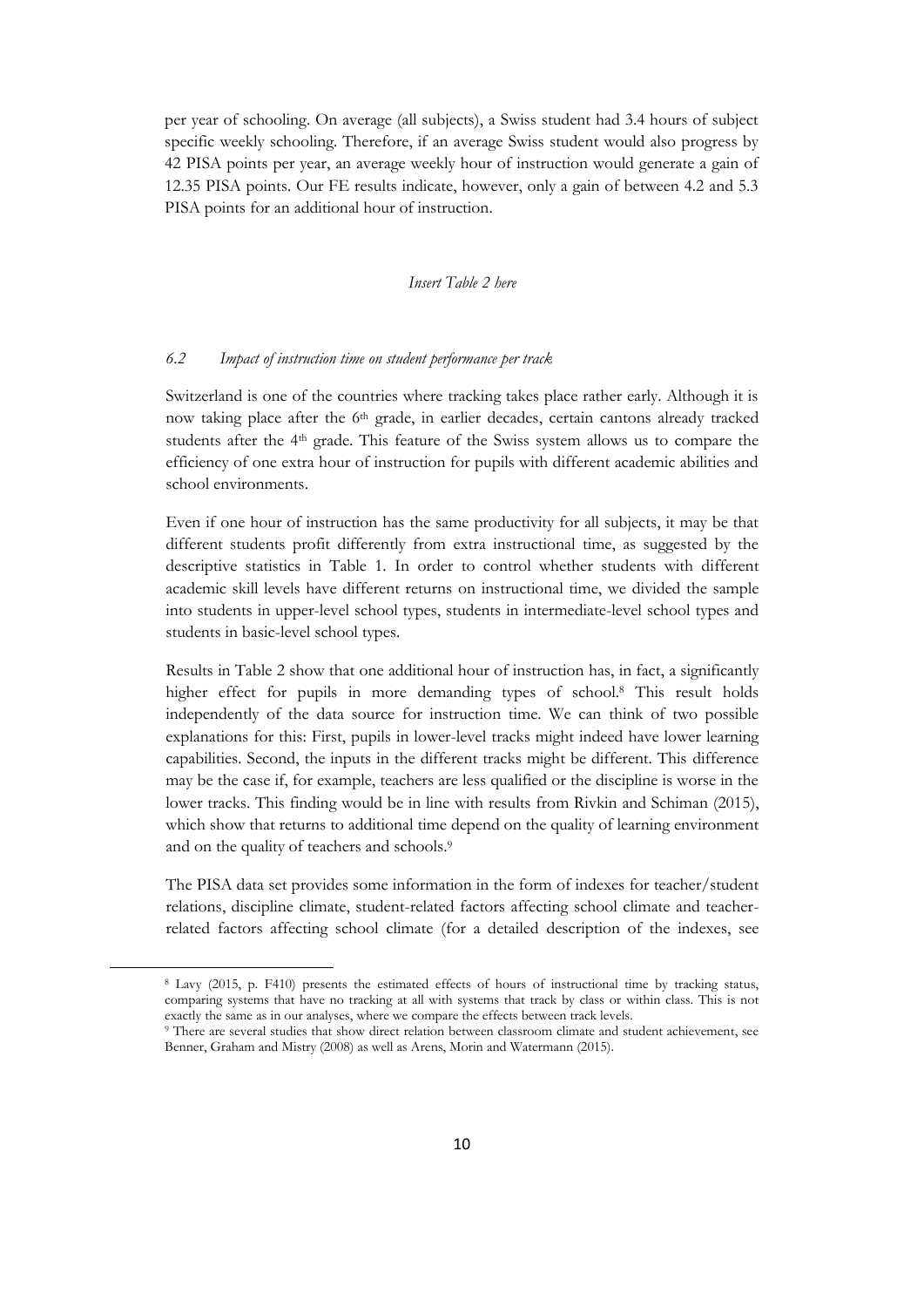OECD, 2010). These indexes could be used to analyze different potential inputs and learning environments among different school tracks.

Table A2 in the appendix presents the different indices by school track. Two of the measures, student-related factors affecting school climate and teacher-related factors affecting school climate, were constructed using questions from the school questionnaire. The rest were constructed using questions from the student questionnaire. There is some indication that the learning environment and other inputs are worse in basic-level school tracks. All values of the indices are significantly worse in lower-level school tracks, with the exception of student/teacher relations, whereas the intermediate school tracks are better than the lower-level tracks but below the values of the upper-level tracks. The values of disciplinary climate and student-related factors affecting school climate, especially, are significantly lower in the lower-level tracks. This might be one explanation for why the efficiency of one hour of instruction is lower in the basic-level tracks. Possibly, students' disruption in class, noise and disorder, and the fact that the teacher has to wait a long time for students to quiet down decreases the actual time that pupils spend learning. This delay, added to the increased difficulty of concentrating, reduces what students might be able to learn in the given instructional time (Lazear, 2001). Our empirical analyses show that interactions of these indices with instruction time are mostly statistically non-significant, and in the cases where we find significances, they do not change the coefficient of the hours of instruction (see table A3 in the appendix).

A related issue is that tracks may differ in terms of teaching styles. Teachers in lower tracks need to prevent some pupils from failing to reach even basic competencies by the end of compulsory school. Therefore, teachers have an incentive to focus on the weakest pupils by reducing the intensity and speed of instruction. In the highest track, however, the goal is to make pupils ready for academic baccalaureate schools, and therefore the focus is on excellence and on the brightest pupils. If some pupils are not able to follow the increased speed of instruction, they can always be re-directed to the intermediate track, where teaching style and speed focus on the median pupil.

#### *6.3 Impact of instruction time on the variance of student performance within schools*

It is easy to understand why school and class climate potentially affect the effectiveness of instruction time. Another source that could potentially explain the differences in effectiveness of instruction hours between tracks, however, could be differences between students in time needed to learn. Students are sorted into the different tracks due to their different potentials or abilities; therefore, it is possible that students in the highest tracks can make more productive use of an hour of instruction than less talented students sorted into the lowest tracks can – all other things being equal.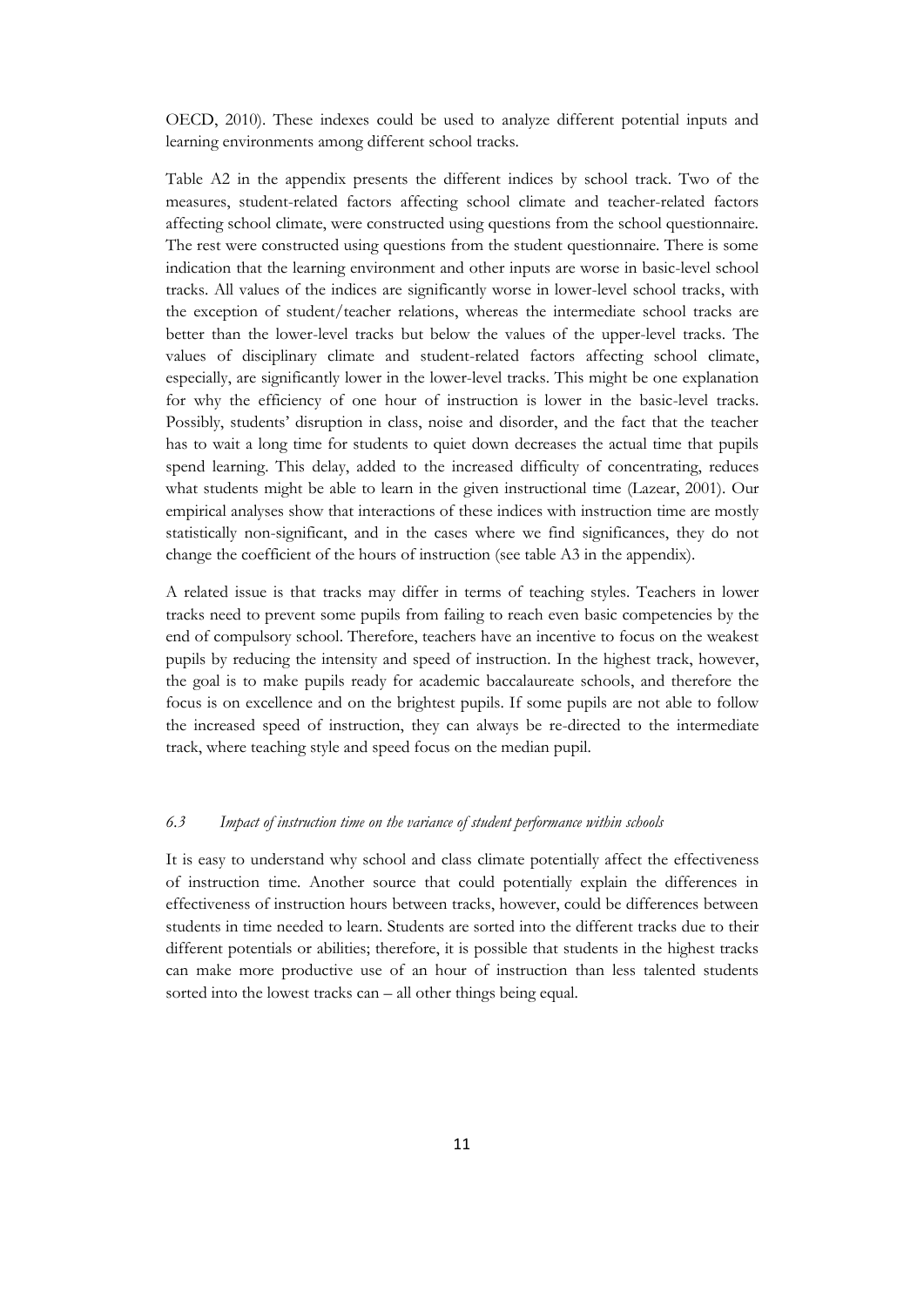If time needed to learn is the explanation for differences in the effectiveness of instructional time between different ability tracks, then we can also assume that the effectiveness of instructional time also differs within tracks and schools. In this case, additional instructional time would not only increase the average performance but also increase the performance gaps between students in the same class or school. Of course, this assumption depends on how extra time would be used by teachers. If teachers used the extra hours to compensate the weaker students and to help them catch up with the better students instead of teaching additional or new content, extra time would produce more homogenous results.

We investigate the last issue by regressing heterogeneity in school performance on number of hours. Once again, we exploit the within-school variation in performance heterogeneity and instructional time among the three different subjects. This allows us to identify the effect by keeping constant all unobservable school characteristics, such as those that might be correlated with the number of hours. In order for this to work, we need to assume that the effect of one additional hour on the score gap between best and worst students is the same for all subjects.

#### *Insert Table 3 here*

Table 3 shows that one extra hour of instruction increases the score variance by almost 150 points when using PISA information and almost 110 when using official cantonal hours. Increasing hours of instruction does not, however, affect the skewness of the results within a school, which could be expected if additional time were used specifically for a particular part of the ability distribution of students, either by only focusing on the weakest or by using the extra time for additional content for the gifted students. The considerable impact on the within-school variance and the non-effect on the skewness of the results are therefore hints that teachers gravitate toward the median students in their teaching.

A potential problem might be the existence of simultaneity in determining hours of instruction and score heterogeneity, if cantons or schools with more heterogeneity increase the instructional time in order to reduce the score gap.<sup>10</sup> We do not think that this would be an issue in this case. Cantonal authorities regulate the number of hours, and therefore schools do not have much freedom. At the same time, cantonal authorities cannot easily change the number of hours already set. On the one hand, there are the

1

<sup>10</sup> As the PISA test is based on a school sample and not a class sample, the sample of bigger schools might comprise students of different tracks. In order to test whether this would bias our results, we also ran our regressions with mono-track schools only. The number of observations is considerably smaller, but the coefficients are almost identical.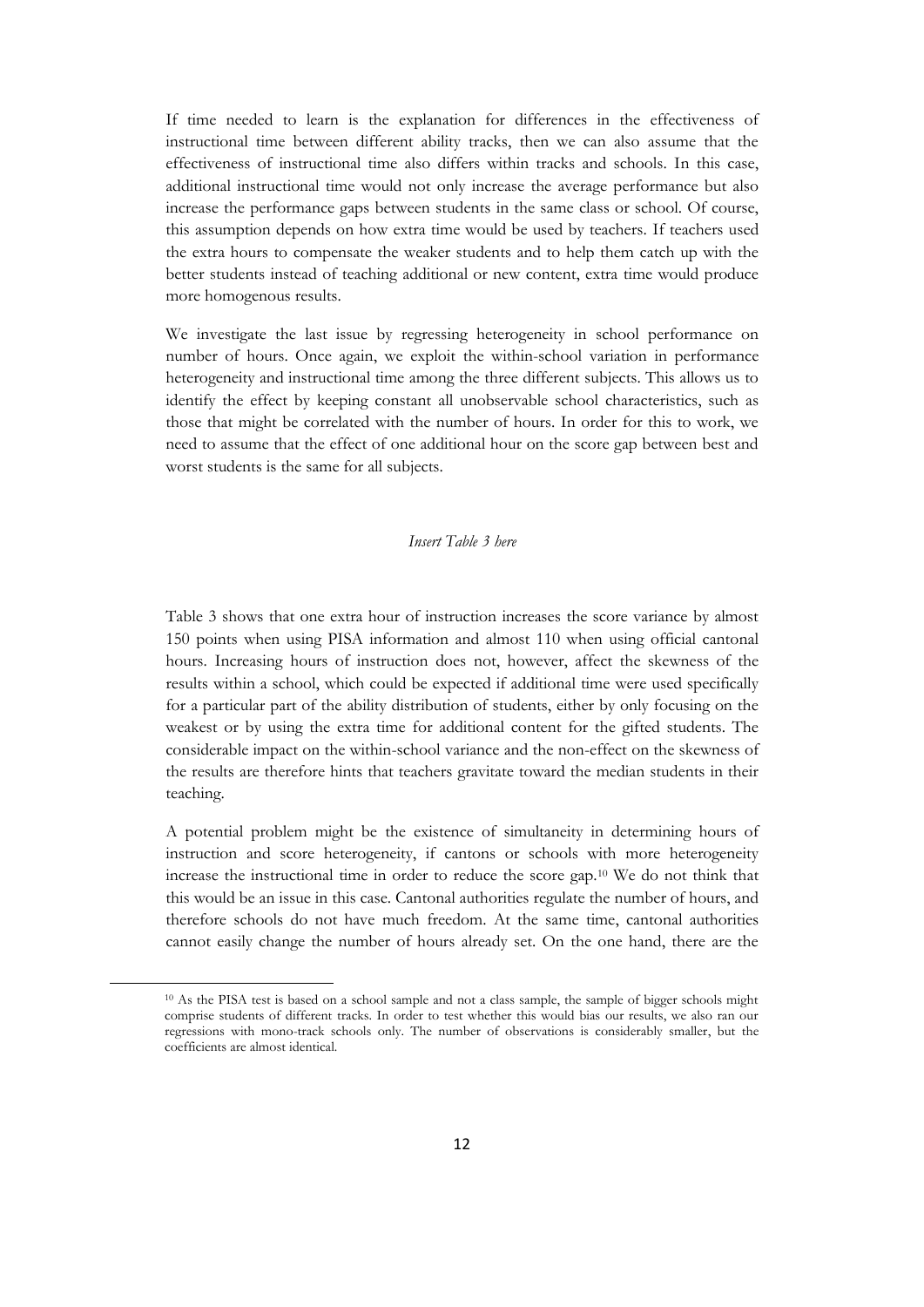teachers' unions who advocate teachers' interests, and on the other hand, there is the financial aspect of increasing expenditures. We therefore conclude that increasing the number of hours of instructional time increments performance heterogeneity.

#### *6.4 Robustness checks*

It is possible that the relationship between PISA score and hours of instruction may not be linear. In order to investigate potential non-linearities, we estimate a model including an hours of instruction square term that allows us to analyze whether there are diminishing returns to additional instruction time. Second, we estimate another model including hours of instruction as categorical variables. The distribution of students by number of hours of instruction and by subjects is presented in Table 4. The three categorical variables for hours of instruction were created as follows: one binary variable equal to one if the time of instruction is up to 3.5 hours, the second binary variable equals one for students that report between 3.5 to 4.5 hours, and the third one equals one for students who report more than 4.5 hours.

#### *Insert Table 4 here*

The intervals were constructed in this way because, except in the case of science, the number of hours does not vary considerably. For reading and math, the instruction time is between 3 and 5 hours.

Overall, the number of hours of instruction reported by students in the PISA data set and the number of mandatory hours set by the cantonal authorities are similar. However, there are large differences by subject.

#### *Insert Table 5 here*

Results of the regressions, including hours of instruction square and hours of instruction in categorical form, are presented in Table 5. The coefficient of hours of instruction square in Specifications 1 and 2 are negative, but the significance depends on the data used; therefore there is no clear indication of diminishing returns to instruction time. Moreover, the non-linearity appears beyond the number of hours of interest at approximately 7-8 hours per week. Specifications 3 and 4 include binary variables for instruction time. The results using official data and PISA data do not differ significantly.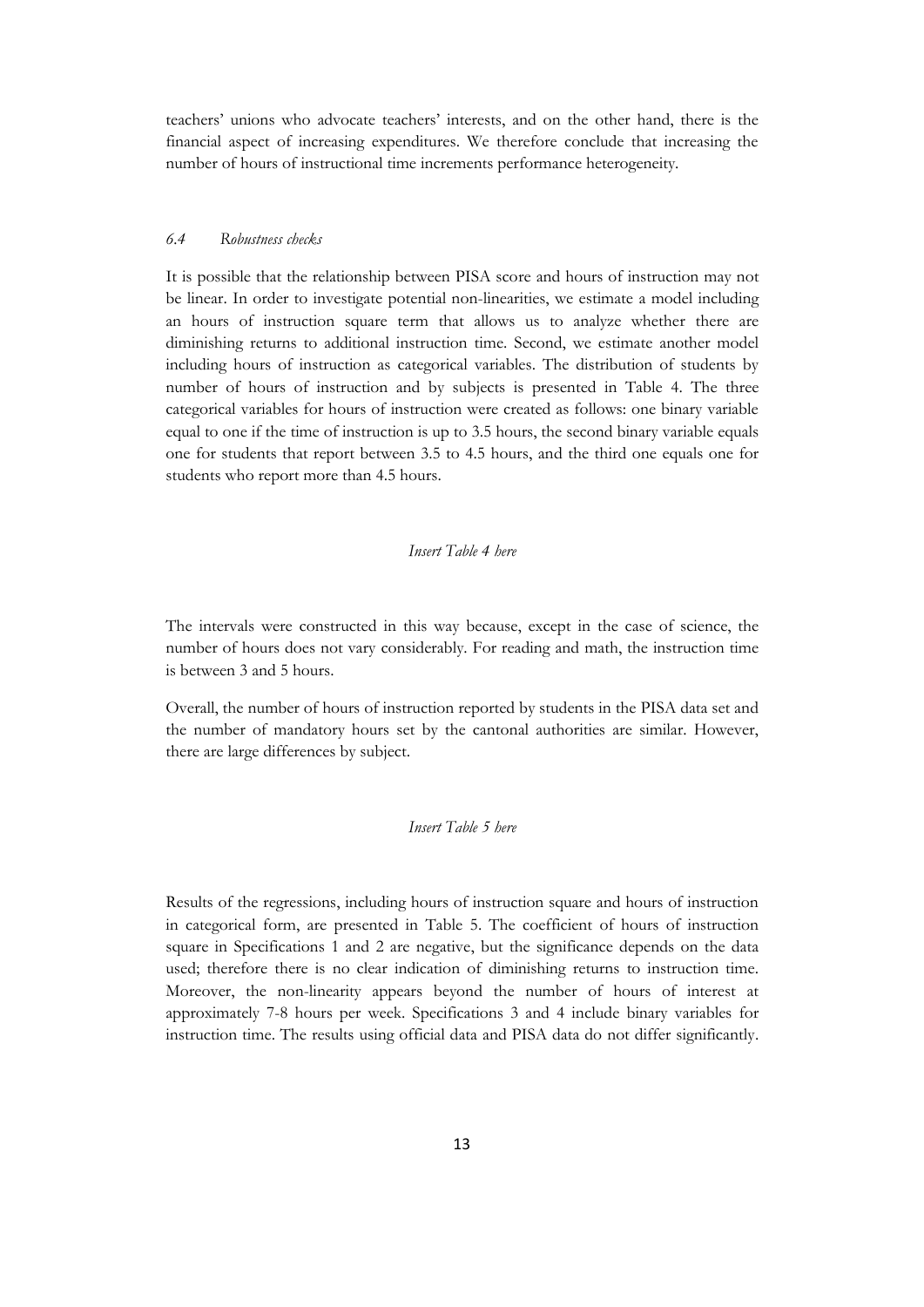The results using PISA and cantonal data would suggest that returns to more than 4.5 hours are considerably smaller than returns to between 3.5 and 4.5 hours.

#### **7. Conclusions**

Summarizing our results, we would like to highlight three important findings:

First, our replication of Lavy's (2015) use of subject variation in instruction time to assess the causal impact of instruction time on student test scores exhibits remarkably similar results in the context of an analysis for one country. Controlling for additional information on extra in or out of school hours spent for remedial or enrichment purposes and private tutoring does not affect the result significantly. However, using official, prescribed school hours instead of self-reported data lowers the coefficients of instruction time significantly. Although we find a difference between the two measures of instruction time, we cannot say whether one is better than the other. Self-reported data are obviously prone to measurement errors, but prescribed hours also might not adequately depict the reality in schools.

Second, in all of our specifications, we identify a significant impact of additional instructional time on learning outcomes measured with PISA test scores, but the effectiveness of an additional hour of instruction is only between thirty to forty percent of the impact that we would expect from an average hour of instruction. In other words, variations of instructional time should be considered carefully by educational authorities, as the marginal gains from more instruction time might be to low compared to alternative uses of time and to the financial resources needed for additional instruction time.

Third, the heterogeneity of the effectiveness of instructional time between different ability tracks and the impact of additional instruction time on the within-school variance of student test scores puts the individual student time needed to learn at the centre of attention. John Carroll, when revisiting the literature and findings that had emerged after he developed what later became known as the Carroll Model, stressed the same idea:

*"The model's emphasis on aptitude as a determinant of time needed for learning suggests that increased efforts be placed on predicting student potentialities and designing instruction appropriate to those potentialities, if ideals of equal opportunity to learn are to be achieved within a diversity of educational objectives."* J.B. Carroll, 1989, p. 26

Interestingly, in discussions with educational practitioners or policy makers, the desire for additional instruction time is often motivated by the argument that more time is needed to close the gap between the performance levels of individual students. Our results support this view, insofar as we find indications that less able students would indeed need more instruction time to achieve similar results to those of more able students. However, our additional finding that more instruction time increases the variance of test results,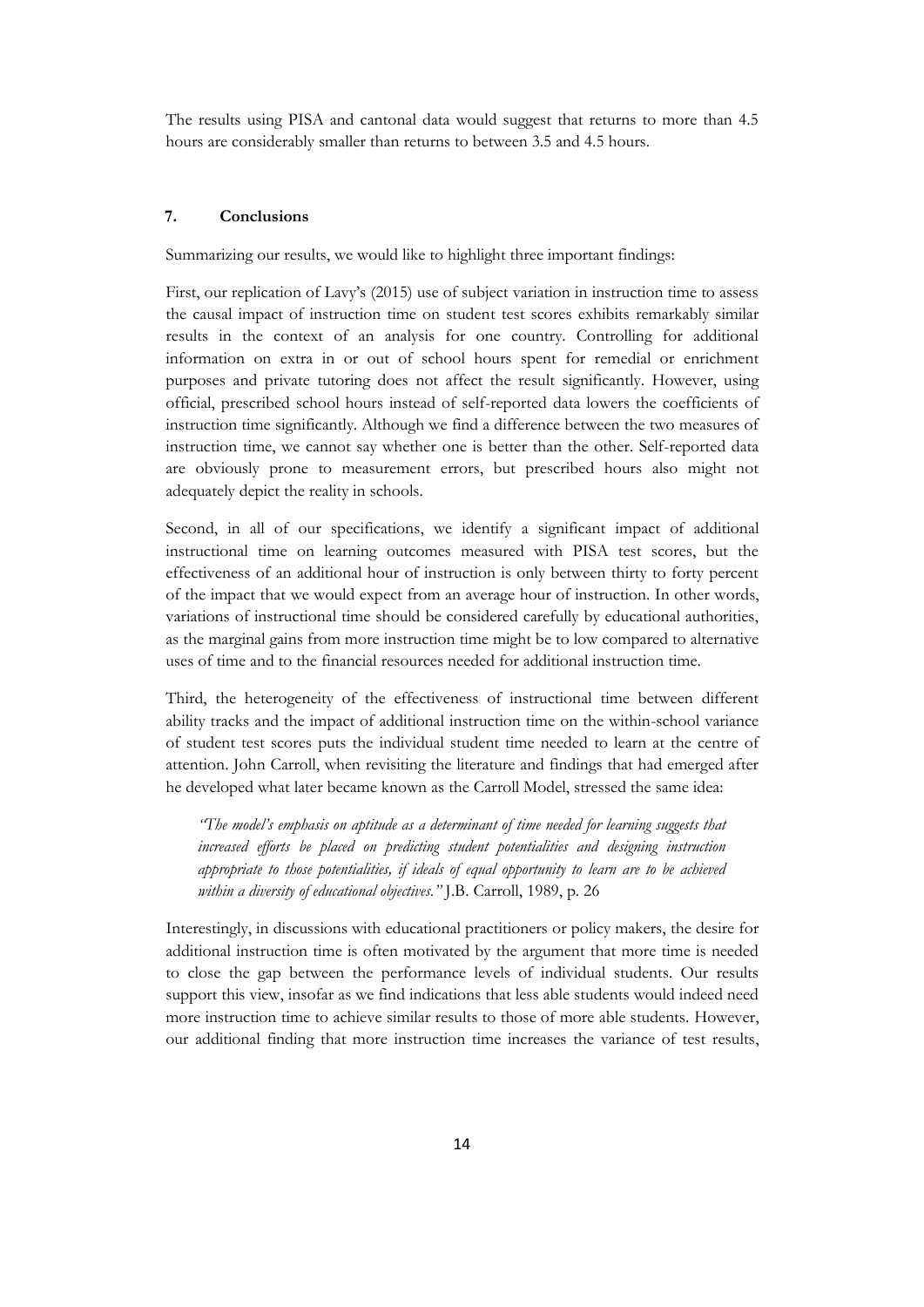rather than closing the gap, reveals that apparently, the additional instruction time in schools is not used to compensate the weak. Therefore, the use of instruction time in schools has to be reconsidered if the achievement of more equal results is sought.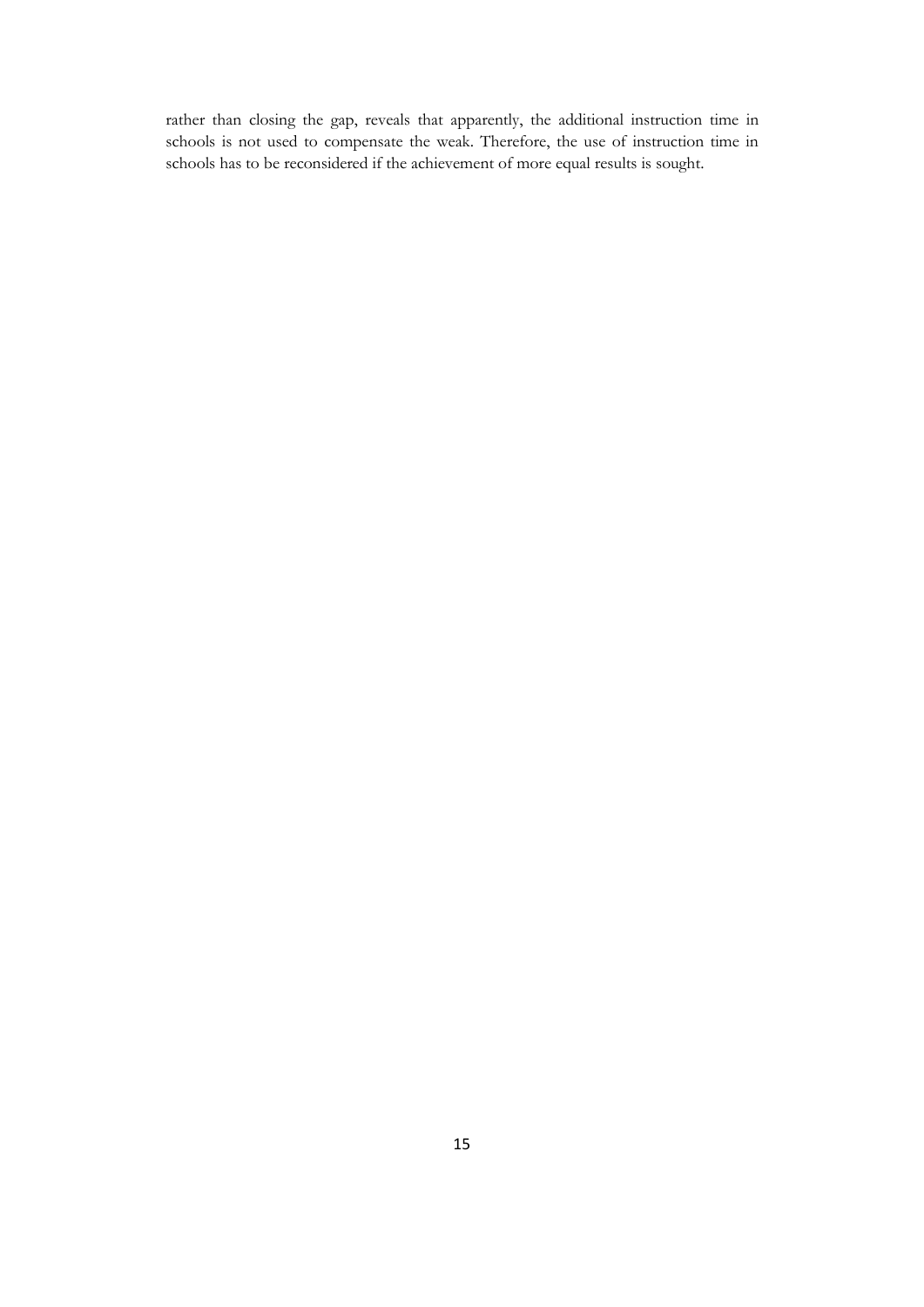#### **References**

- Allensworth E. and T. Nomi (2009). Double-dose algebra as an alternative strategy to remediation: Effects on students' academic outcomes, *Journal of Research on Educational Effectiveness*, March, 111-148.
- Angelone, D. and Moser, U. (2012). More hours do not necessarily pay off. The effect of learning time on student performance at different school types in Switzerland. In M. Prenzel, M. Kobarg, K. Schöps & S. Rönnebeck (eds.), Research on PISA. Research Outcomes of the PISA Research Conference 2009 (pp. 129-144). Dordrecht: Springer.
- Arens, A.K., Morin, A.J.S., and Watermann, R. (2015). Relations between classroom disciplinary problems and student motivation: Achievement as a potential mediator?, *Learning and Instruction*, 39, 184-193.
- Benner, A. D., Graham, S., and Mistry, R. S. (2008). Discerning direct and mediated effects of ecological structures and processes on adolescents' educational outcomes, *Developmental Psychology*, (3), 840–854.
- Berliner, D.C. (1990). What's all the fuss about instructional time?, In: M. Ben-Peretz & R. Bromme (Eds): The Nature of Time in School. Theoretical Concepts, Practitioners Perceptions. New York: Columbia University Teachers College Press: 3-35.
- Betts, J.R. (2011). The economics of tracking in education. In: E. A. Hanushek, S. J. Machin, & L. Woessmann (eds.), Handbook of the Economics of Education (Bd. 3, S. 341–381). Amsterdam: Elsevier.
- Carroll, J.B. (1989). The Carroll Model: A 25 year-retrospective and prospective view, *Educational Researcher*, 18(1), 26-31.
- Chamberlain, G. (1982). [Multivariate regression models for panel data,](http://econpapers.repec.org/article/eeeeconom/v_3a18_3ay_3a1982_3ai_3a1_3ap_3a5-46.htm) *Journal of Econometrics*, 18, (1), 5-46
- EDK [Swiss Conference of Cantonal Ministers of Education] (2008). Stundentafeln der Volksschule. Bern: Schweizerische Konferenz der kantonalen Erziehungsdirektoren.
- Goldstein, H. (2004). International comparisons of student attainment: some issues arising from the PISA study, *Assessment in Education*, 11(3), 319-330.
- Grogger, J. (1996). Does school quality explain the recent black/white wage trend?, *Journal of Labor Economics*, vol. 14, 231-253.
- Hanushek, E.A. (2015). Time in education: introduction, *The Economic Journal*, Volume 125, Issue 588, F394-396.
- Hanushek, E.A. and Woessmann, L. (2006). [Does educational tracking affect performance and](http://hanushek.stanford.edu/publications/does-educational-tracking-affect-performance-and-inequality-differences-differences)  [inequality? Differences-in-differences evidence across countries,](http://hanushek.stanford.edu/publications/does-educational-tracking-affect-performance-and-inequality-differences-differences) *The Economic Journal*, 116(150), 63-76.
- Hanushek, E.A. and Woessmann, L. (2011). The economics of international differences in educational achievement. In: E. A. Hanushek, S. J. Machin, & L. Woessmann (Eds.), Handbook of the Economics of Education (Bd. 3, pp. 89–200). Amsterdam: Elsevier.
- Konsortium PISA.ch (2011). PISA 2009: Regionale und kantonale Ergebnisse. Bern und Neuchâtel: BBT/EDK und Konsortium PISA.ch
- Lavy, V. (2012). "Expanding school resources and increasing time on task: effects of a policy experiment in Israel on student academic achievement and behavior", NBER Working Paper Number w18369.
- Lavy, V. (2015). Do differences in schools' instruction time explain international achievement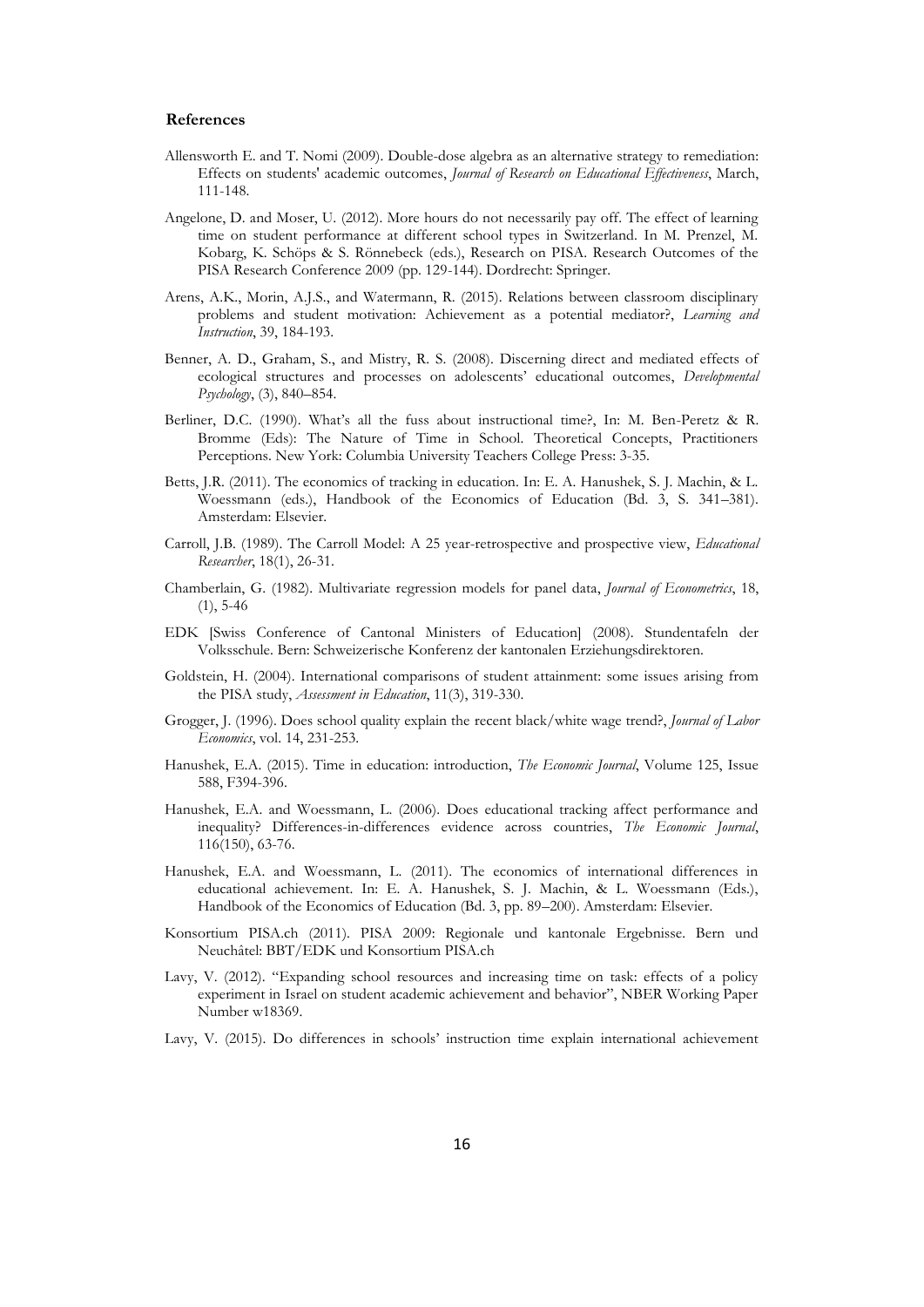gaps? Evidence from developed and developing countries, *The Economic Journal*, Volume 125, Issue 588, F397–F424.

- Lazear, E.P. (2001). Educational production, *The Quarterly Journal of Economics*, 116 (3) (August 1): 777–803. doi:10.1162/00335530152466232.
- Mandel, P., and B. Suessmuth (2011). Total instructional time exposure and student achievement: An extreme bounds analysis based on German state-level variation. CESifo Working Paper Series. CESifo Group Munich. http://ideas.repec.org/p/ces/ ceswps/\_3580.html.
- Metzler, J. and Woessmann L. (2012). The impact of teacher subject knowledge on student achievement: Evidence from within-teacher within-student variation, *Journal of Development Economics,* 99, 486-496.
- OECD (2010). PISA 2009 Results: What makes a schools successful? Resources, policies and practices (Volume IV). Paris: OECD.
- OECD (2015). Education at a glance, Paris: OECD.
- OECD (2016). Student learning time: A literature review, OECD Education Working Paper No. 127, Paris: OECD.
- Pischke, J.-S. (2007). The impact of length of the school year on student performance and earnings: evidence from the German short school years, *The Economic Journal*, Vol. 117(4), 1216-1242.
- Rivkin, S.G., & Schiman, J.C. (2015). Instruction time, classroom quality, and academic achievement, *The Economic Journal*, Vol. 125, Issue 588, F425–F448.
- Robert, D. and Symons, J. (2003). Do peer groups matter? Peer group versus schooling effects on academic attainment, *Economica*, 70, 31–53.
- SCCRE (2014). Swiss Education Report 2014, Aarau: Swiss Coordination Centre for Research in Education.
- Scheerens, J. (2014). Effectiveness of time investments in education. Insights from a review and meta-analysis, SpringerBriefs in Education, DOI 10.1007/978-3-319-00924-7.
- Skirbekk, V. (2006). Does school duration affect student performance? Findings from Cantonbased variation in Swiss educational length, *Swiss Journal of Economics and Statistics*, 142(1), 115- 145.
- Woessmann, L. (2003). Schooling resources, educational institutions and student performance: The international evidence, *Oxford Bulletin of Economics and Statistics*, 65, 117-170.
- Woessmann, L. (2010). Institutional determinants of school efficiency and equity: German states as a microcosm for OECD countries, *Journal of Economics and Statistics* (Jahrbücher für Nationalökonomie und Statistik), 230, 234-270.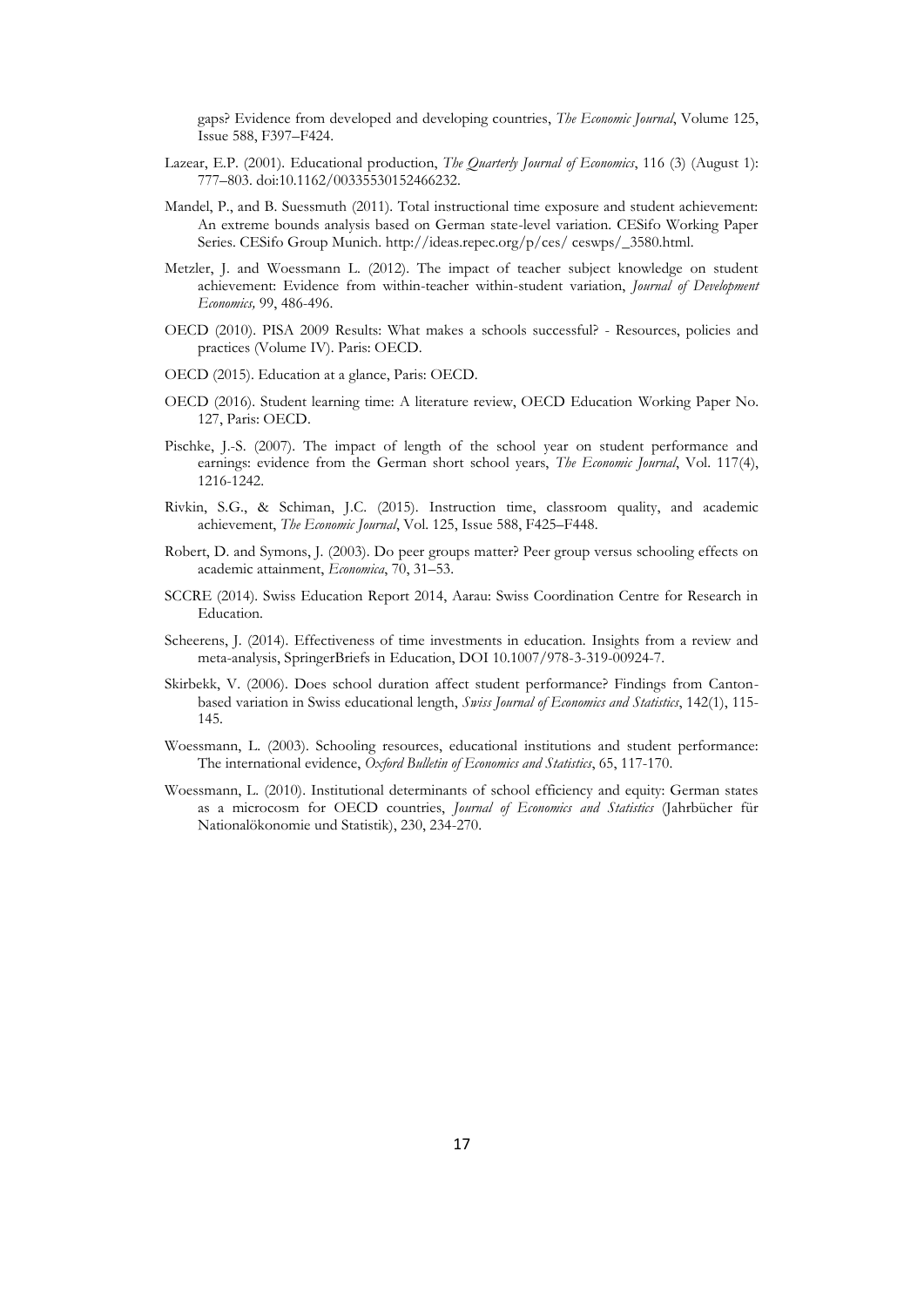#### **Tables**

|               | Self reported hours (PISA Data)                |            |             |              |             |
|---------------|------------------------------------------------|------------|-------------|--------------|-------------|
|               | Mean                                           | Std. Error | Lower Track | Middle track | Upper track |
| All subjects  | 3.40                                           | 0.005      | 3.45        | 3.44         | 3.35        |
| Reading       | 3.85                                           | 0.01       | 3.84        | 3.81         | 3.90        |
| Math          | 3.72                                           | 0.004      | 3.74        | 3.74         | 3.68        |
| Science       | 2.55                                           | 0.01       | 2.58        | 2.69         | 2.41        |
| Mean Score    | 528                                            | 0.43       | 460         | 526          | 573         |
| Score reading | 511                                            | 0.71       | 441         | 508          | 559         |
| Score math    | 545                                            | 0.74       | 477         | 544          | 591         |
| Score science | 528                                            | 0.73       | 460         | 524          | 569         |
| N             | 11433                                          |            |             |              |             |
|               | Official hours (Council of Cantonal Ministers) |            |             |              |             |
|               | Mean                                           | Std. Error | Lower Track | Middle track | Upper track |
| All subjects  | 3.40                                           | 0.01       | 3.41        | 3.42         | 3.37        |
| Reading       | 3.90                                           | 0.01       | 3.85        | 3.87         | 3.98        |
| Math          | 3.73                                           | 0.004      | 3.66        | 3.74         | 3.76        |
| Science       | 2.48                                           | 0.01       | 2.53        | 2.58         | 2.31        |
| N             | 11433                                          |            |             |              |             |

Table 1: Weekly hours of instruction by subject and data set

Notes: In order to standardized the number of hours per weeks in different schools we multiplied the minutes per week times the number of weeks in the canton. Afterwards we divide this by 38, which is the mean number of weeks in Switzerland.

|                      | Whole sample | Low skills<br>track | Middle skills<br>track                         | High skills<br>track |
|----------------------|--------------|---------------------|------------------------------------------------|----------------------|
|                      |              |                     | Self reported hours (PISA Data)                |                      |
| Hours of instruction | 0.058        | 0.038               | 0.060                                          | 0.080                |
|                      | (0.007)      | (0.006)             | (0.004)                                        | (0.005)              |
|                      |              |                     | Official hours (Council of Cantonal Ministers) |                      |
| Hours of instruction | 0.046        | 0.034               | 0.043                                          | 0.062                |
|                      | (0.005)      | (0.004)             | (0.004)                                        | (0.004)              |
| $\mathbf n$          | 11433        | 2870                | 4103                                           | 4460                 |
| N                    | 32411        | 7851                | 11637                                          | 12923                |

Notes: Standard errors in parentheses are clustered at the school level. The regressions control for subject and additional hours of instruction taken, which include enrichment, remedial and private tutoring lessons. Scores are standardized using the mean and standard deviations for Switzerland of 518 and 92 respectively.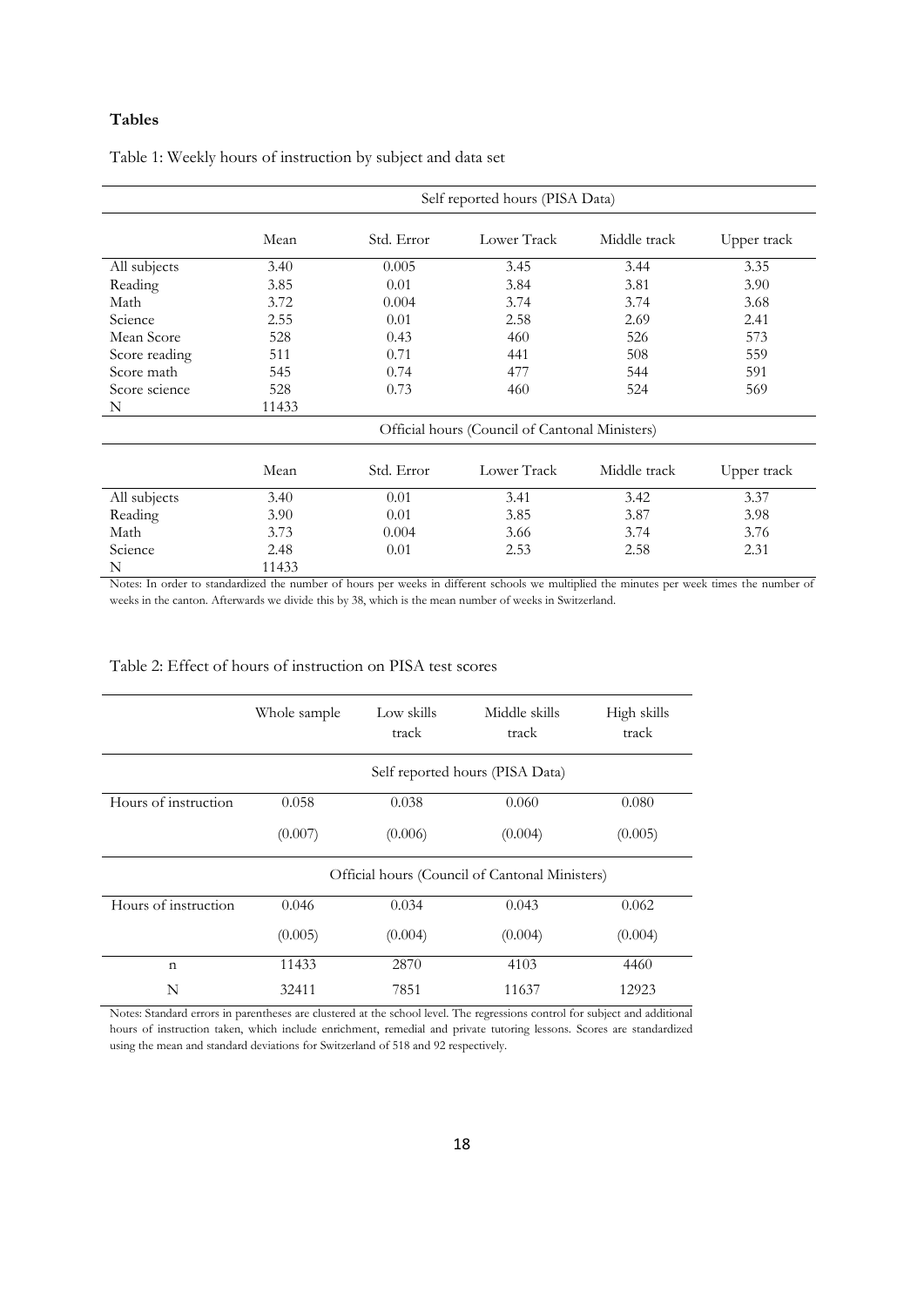Table 3: Effect of hours of instruction on the heterogeneity in PISA test scores

|                      | Self reported (PISA) |                 | Official hours |          |
|----------------------|----------------------|-----------------|----------------|----------|
|                      | Variance             | <b>Skewness</b> | Variance       | Skewness |
| Hours of instruction | 149.21               | 0.01            | 108.28         | 0.01     |
|                      | (36.80)              | (0.01)          | (27.94)        | (0.01)   |
| N                    | 321                  |                 | 321            |          |

Notes: Standard errors in parentheses. The regressions include subject fixed effects.

| Table 4: Proportion of students by subject number of hours |  |  |
|------------------------------------------------------------|--|--|
|                                                            |  |  |

|              |               | Self reported<br>(PISA Data) |                        |
|--------------|---------------|------------------------------|------------------------|
|              | $3.5$ Hours   | 3.5-4.5 Hours                | More than 4.5<br>hours |
| All subjects | 0.48          | 0.44                         | 0.08                   |
| Reading      | 0.30          | 0.52                         | 0.18                   |
| Math         | 0.29          | 0.69                         | 0.02                   |
| Science      | 0.83          | 0.12                         | 0.05                   |
| N            | 11433         |                              |                        |
|              |               | Official hours               |                        |
|              | $<$ 3.5 Hours | 3.5-4.5 Hours                | More than 4.5<br>hours |
| All subjects | 0.42          | 0.44                         | 0.14                   |
| Reading      | 0.24          | 0.47                         | 0.29                   |
| Math         | 0.23          | 0.76                         | 0.01                   |
| Science      | 0.78          | 0.09                         | 0.13                   |
| N            | 11433         |                              |                        |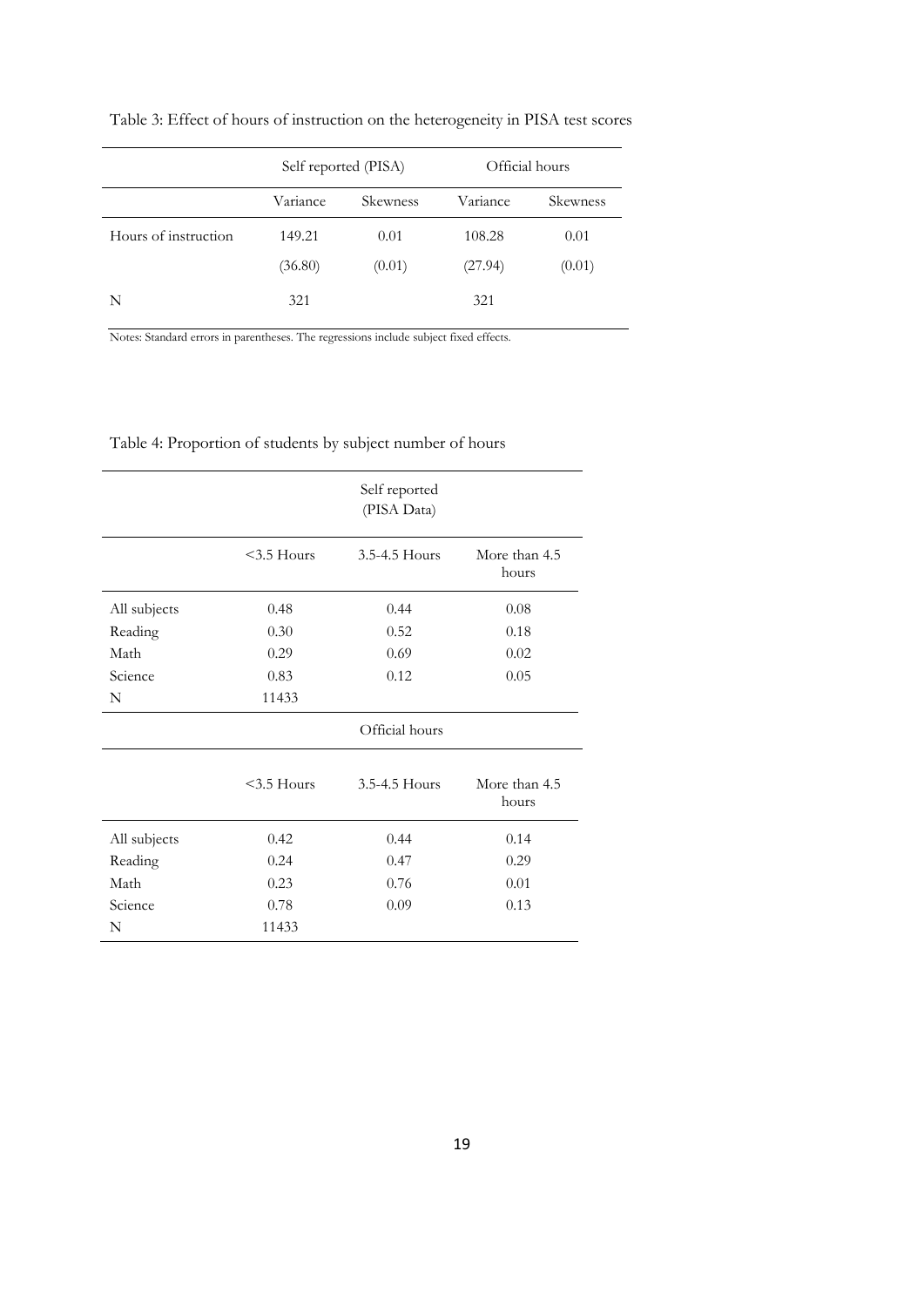|                      | Self reported<br>(PISA Data) |         | Official hours |         |
|----------------------|------------------------------|---------|----------------|---------|
|                      | (1)                          | (2)     | (1)            | (2)     |
| Hours of instruction | 0.110                        |         | 0.142          |         |
|                      | (0.033)                      |         | (0.023)        |         |
| Hours of instruction | $-0.008$                     |         | $-0.013$       |         |
| squared              | (0.005)                      |         | (0.003)        |         |
| 3.5-4.5 Hours        |                              | 0.093   |                | 0.106   |
|                      |                              | (0.015) |                | (0.017) |
| $>4.5$ Hours         |                              | 0.089   |                | 0.105   |
|                      |                              | (0.021) |                | (0.014) |
| n                    | 11433                        |         |                |         |
| N                    | 32411                        |         |                |         |

#### Table 5: Effect of hours of instruction on PISA test scores, controlling for non-linearities

Notes: Standard errors in parentheses are clustered at the school level. The reference category for the hours of instruction is less than 3.5 hours. Scores are standardized using the mean and standard deviations for Switzerland of 518 and 92 respectively. n= 12010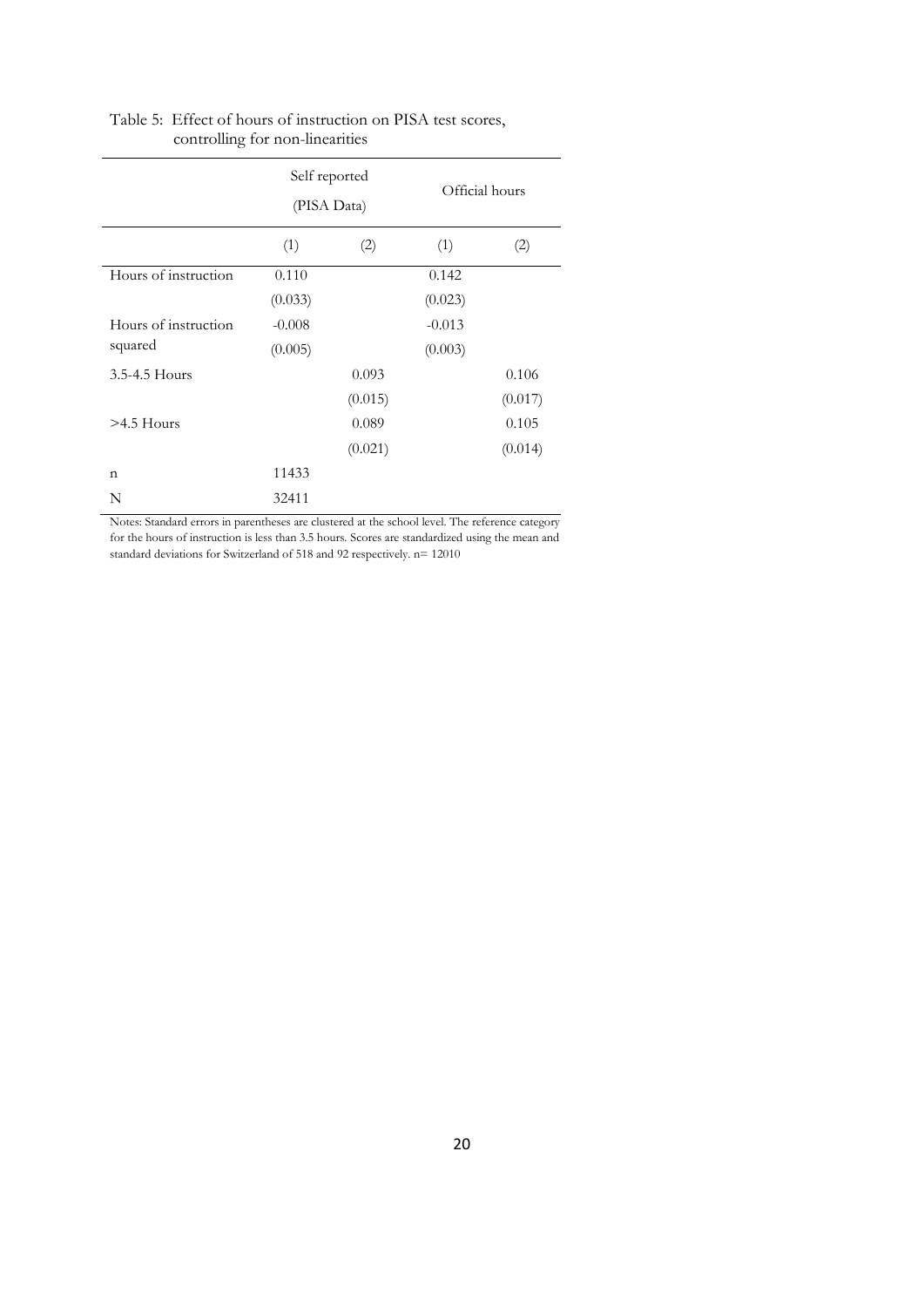#### **Appendix**

#### Table A1: Test for equality of effects following Metzler and Woessmann, (2012)

|                                                                         | Reading    | Math     | Science  |
|-------------------------------------------------------------------------|------------|----------|----------|
| Hours of instruction reading                                            | 0.009      | $-0.003$ | $-0.101$ |
|                                                                         | (0.063)    | (0.064)  | (0.061)  |
| Hours of instruction math                                               | 0.034      | 0.080    | 0.074    |
|                                                                         | (0.051)    | (0.063)  | (0.057)  |
| Hours of instruction science                                            | 0.030      | 0.035    | 0.034    |
|                                                                         | (0.028)    | (0.032)  | (0.030)  |
| <b>Tests</b>                                                            |            |          |          |
|                                                                         | Chi square | P value  |          |
| $\beta_{\text{reading}} = \beta_{\text{math}} = \beta_{\text{science}}$ | 0.57       | 0.75     |          |
| $\delta_{\text{read}} = \delta_{\text{math}}$                           | 3.70       | 0.06     |          |
| $\delta_{\text{read}} = \delta_{\text{science}}$                        | 0.46       | 0.50     |          |
| $\delta_{\rm science} = \delta_{\rm math}$                              | 0.01       | 0.94     |          |

Notes: Standard errors in parentheses are clustered at the school level.

The regressions were estimated using PISA data on hours of instruction. The regressions include controls for individual background characteristics such as gender, parental education, immigration status, language spoken at home, and for school characteristics.

Table A2: Input indexes by school track

|                                     | Low skills<br>track | Middle skills<br>track | High skills<br>track |
|-------------------------------------|---------------------|------------------------|----------------------|
| Attitudes towards                   | $-0.04$             | $-0.02$                | 0.04                 |
| school                              | (0.01)              | (0.01)                 | (0.01)               |
| Teacher/student                     | 0.11                | 0.18                   | 0.17                 |
| relations                           | (0.01)              | (0.01)                 | (0.01)               |
| Disciplinary climate                | $-0.04$             | 0.10                   | 0.16                 |
|                                     | (0.01)              | (0.01)                 | (0.01)               |
| Teacher related                     | 0.13                | 0.12                   | 0.24                 |
| factors affecting<br>school climate | (0.01)              | (0.01)                 | (0.01)               |
| Student related                     | 0.02                | 0.09                   | 0.23                 |
| factors affecting<br>school climate | (0.01)              | (0.01)                 | (0.01)               |

Notes: Standard errors in parentheses.

All indexes have a mean of 0 and a standard deviation of 1. Higher values indicate a better performance in the index.